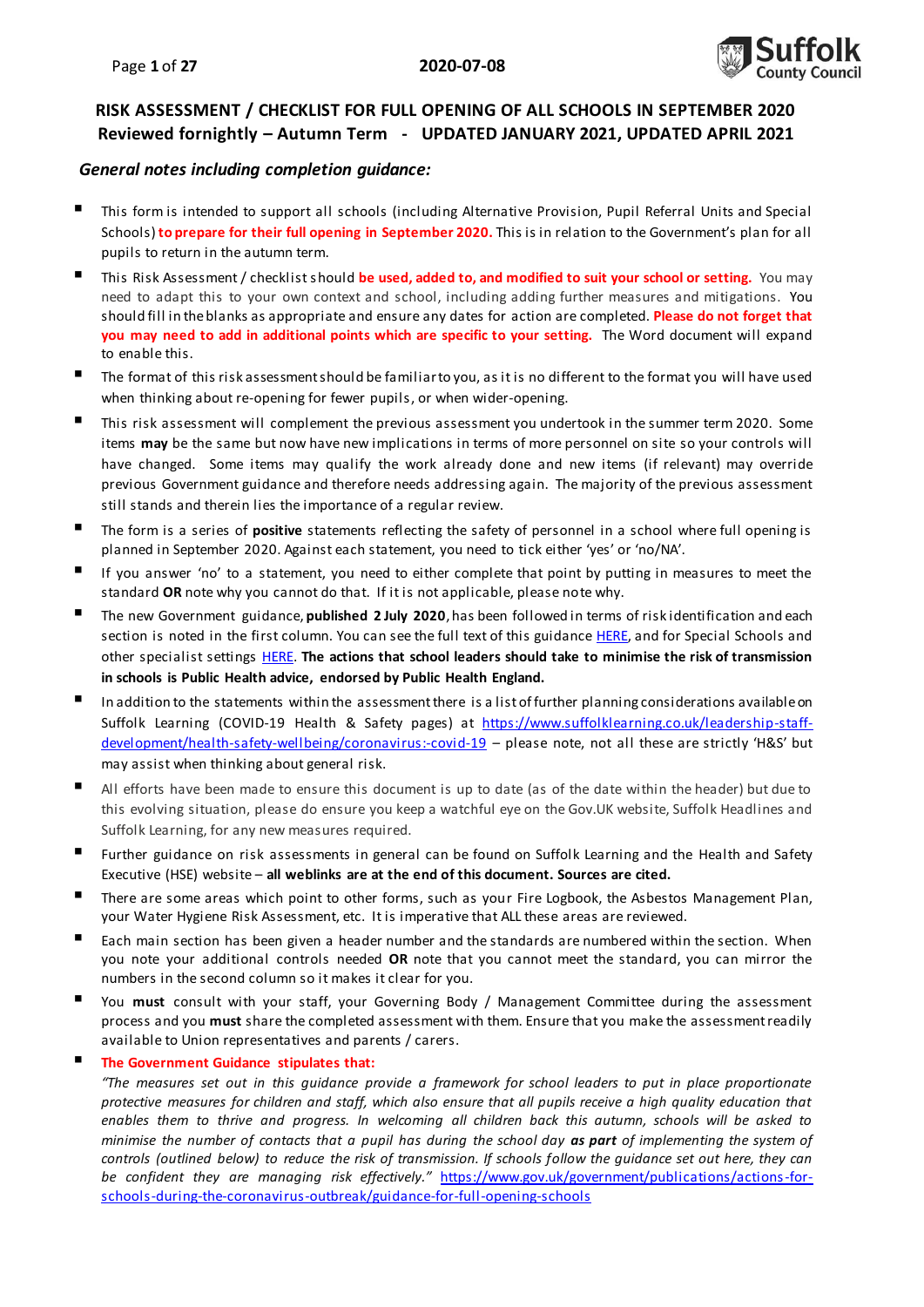# **RISK ASSESSMENT / CHECKLIST – SEPTEMBER 2020 – reviewed January 2021 – reviewed April 2021**

| Date of<br>assessment:                     | 01/09/2020                                                                                                                                      | <b>Assessed by</b><br>(job title /<br>name):                                                                                                                                                                                                                                                                                                                                                                                                                                                                                                                                                                                                                                                                                                                                                                               | <b>Cheryl Wass, Headteacher</b>                                                                                                                                                                                                                                                                                                                                 |  |  |  |  |
|--------------------------------------------|-------------------------------------------------------------------------------------------------------------------------------------------------|----------------------------------------------------------------------------------------------------------------------------------------------------------------------------------------------------------------------------------------------------------------------------------------------------------------------------------------------------------------------------------------------------------------------------------------------------------------------------------------------------------------------------------------------------------------------------------------------------------------------------------------------------------------------------------------------------------------------------------------------------------------------------------------------------------------------------|-----------------------------------------------------------------------------------------------------------------------------------------------------------------------------------------------------------------------------------------------------------------------------------------------------------------------------------------------------------------|--|--|--|--|
| <b>Local reference</b><br>number:          | 935/3010                                                                                                                                        | <b>Other people</b><br>involved with<br>this<br>assessment:                                                                                                                                                                                                                                                                                                                                                                                                                                                                                                                                                                                                                                                                                                                                                                | All staff plus one Governor                                                                                                                                                                                                                                                                                                                                     |  |  |  |  |
| <b>Name and address</b><br>of school:      | Cavendish CofE<br>Primary<br>The Green<br>Cavendish<br>CO10 8BA                                                                                 | <b>Reason for</b><br>assessment:                                                                                                                                                                                                                                                                                                                                                                                                                                                                                                                                                                                                                                                                                                                                                                                           | The Government's requirement<br>that there is a full opening of the<br>school in September 2020 during<br>the COVID-19 situation. THIS<br>ASSESSMENT IS DIRECTLY INFORMED BY<br>THE PHASED REOPENING RISK<br>ASSESSMENT AND THE END OF YEAR<br>REVIEW EVALUATION 22 <sup>ND</sup> JULY 2020.<br>Full Staff Review - January 2021 and April<br>2021 Staff INSET. |  |  |  |  |
| <b>Identification of</b><br>those at risk: | <b>Students</b><br>п<br>Their family groups<br><b>Staff</b><br>Their family groups<br>Contractors and essential visitors<br>Their family groups |                                                                                                                                                                                                                                                                                                                                                                                                                                                                                                                                                                                                                                                                                                                                                                                                                            |                                                                                                                                                                                                                                                                                                                                                                 |  |  |  |  |
| <b>Harm which</b><br>could occur:          | rates.<br>distancing rules.                                                                                                                     | Catching or spreading the COVID-19 virus. This is a virus which has serious<br>effects which debilitates those who have caught it and causes immense<br>distress both physically and mentally. The UK has suffered huge fatality<br>Infection may happen through contact with someone with a confirmed<br>case of COVID-19, potentially through touching a contaminated surface,<br>and those who have been notified by a Public Health Agency that due to<br>previous contact with a diagnosed case they are open to exposure.<br>Categories of people who are especially at risk from infection are clearly<br>described in the Government's published guidelines (link at end) and<br>those people may still be shielding or self-isolating.<br>ALL personnel should consistently adhere to the current national social |                                                                                                                                                                                                                                                                                                                                                                 |  |  |  |  |
| Headteacher name and signature:            |                                                                                                                                                 | Cheryl Wass, Headteacher                                                                                                                                                                                                                                                                                                                                                                                                                                                                                                                                                                                                                                                                                                                                                                                                   |                                                                                                                                                                                                                                                                                                                                                                 |  |  |  |  |
| <b>Committee name and signature:</b>       | <b>Chair of Governors / Trust / Management</b>                                                                                                  |                                                                                                                                                                                                                                                                                                                                                                                                                                                                                                                                                                                                                                                                                                                                                                                                                            | Rebecca Fitzpatrick, Chair of Governors                                                                                                                                                                                                                                                                                                                         |  |  |  |  |
|                                            | Health and Wellbeing Advisor at nina.bickerton@suffolk.gov.uk.                                                                                  |                                                                                                                                                                                                                                                                                                                                                                                                                                                                                                                                                                                                                                                                                                                                                                                                                            | If you have a concern or query about your risk assessment, please contact the LA's Safety,                                                                                                                                                                                                                                                                      |  |  |  |  |

You should contact your SEO or call 01473 263942 if you would like to discuss your planning.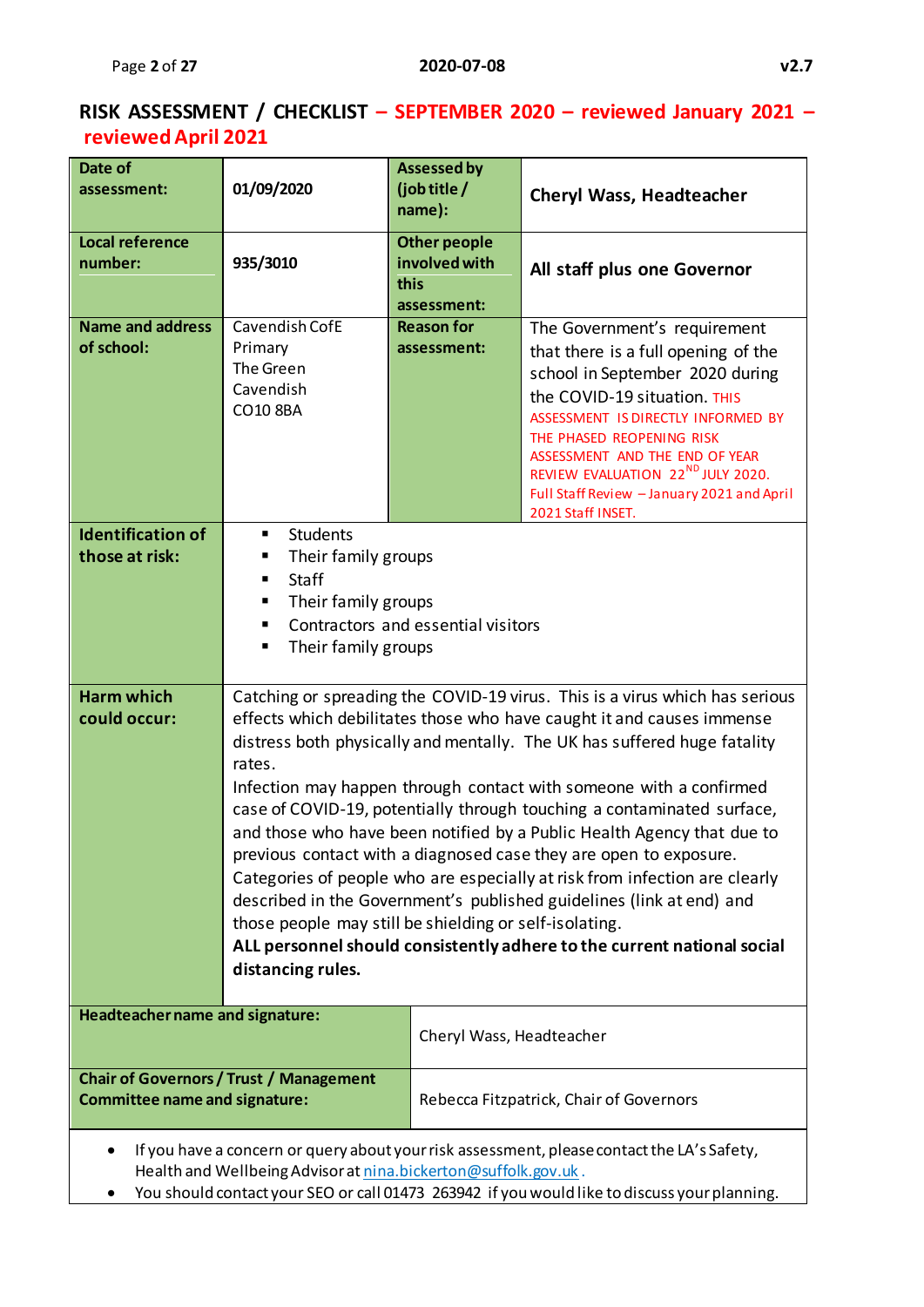- For leaders' wellbeing support: **01473 265656 (**new phone number**)** or email: [leadershipwellbeingsupport@suffolk.gov.uk](mailto:leadershipwellbeingsupport@suffolk.gov.uk)
- Any queries on premises issues should be directed to your Property Advisor.
- **Please ensure that your most recent risk assessment is available to the local authority should you be asked to provide this in the autumn term. You may choose to place your completed risk assessment on your school web site as part of your communications around COVID19 security.**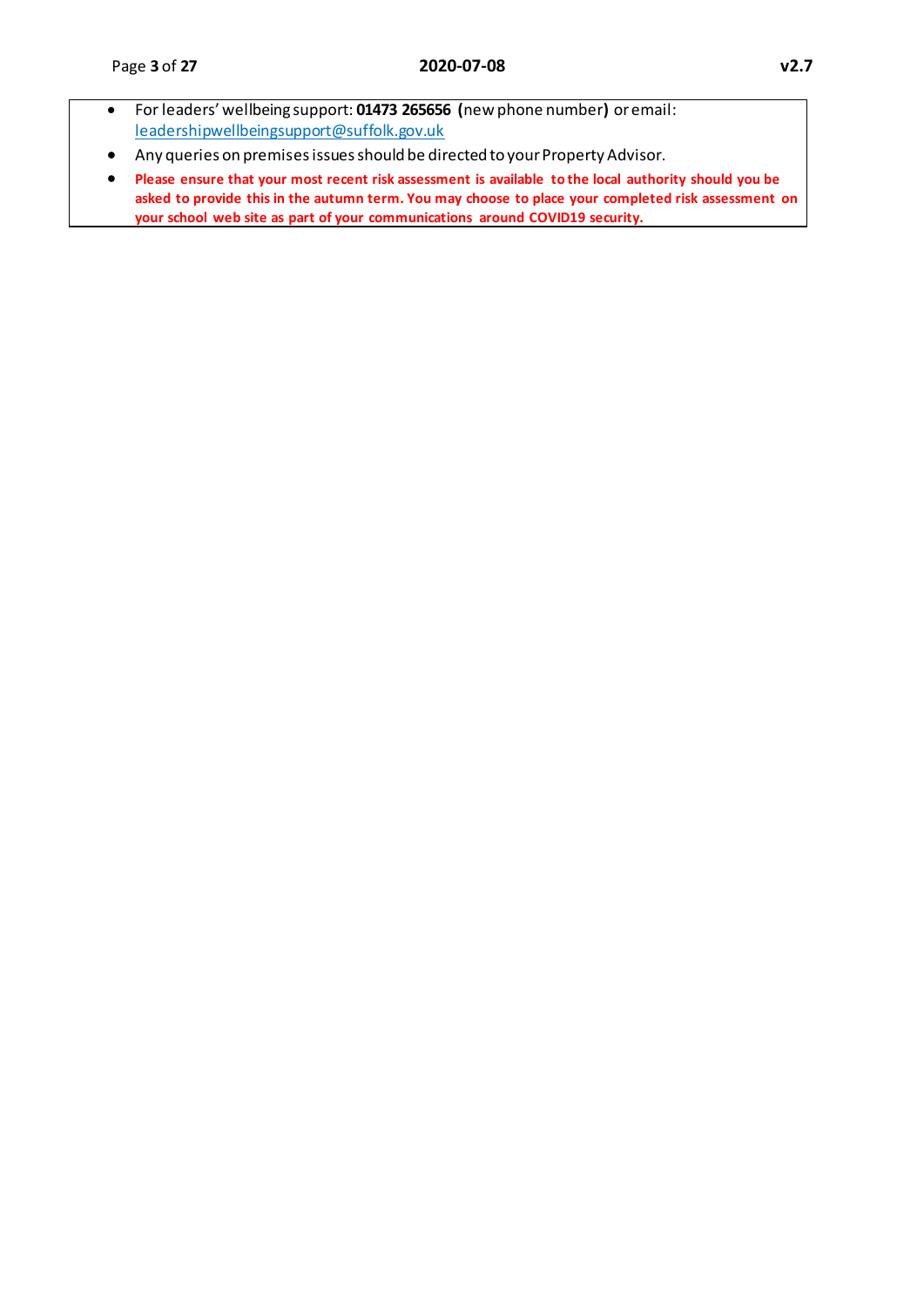| What are the     | <b>Control Measure/Standards checklist</b> | <b>Yes</b> | No they  | Our school needs to add these           | <b>Action by</b> | <b>Additional</b> |
|------------------|--------------------------------------------|------------|----------|-----------------------------------------|------------------|-------------------|
| hazards or       | These are things which are needed to       | they       | are not  | following control measures to           | when and         | <b>Action</b>     |
|                  |                                            |            |          |                                         |                  |                   |
| where are the    | control the spread of the virus as far as  | are in     | in place | reduce the risk as far as possible,     | by who?          | <b>Completed</b>  |
| dangers?         | reasonably practicable.                    | place      | /NA      | <b>OR</b>                               |                  | (initials and     |
|                  | This is Public Health advice which         |            |          | this is why we cannot meet this         |                  | date)             |
|                  | schools MUST follow.                       |            |          | standard:                               |                  |                   |
| 1.0              | 1. We have ensured that we have            | Yes        |          | Reviewed - Ongoing Provision -          |                  |                   |
| <b>Missing a</b> | reviewed and revised our last set of       |            |          | <b>January 2021, April 2021</b>         |                  |                   |
| COVID-19 risk    | risk assessments with relevance to         |            |          |                                         |                  |                   |
| assessment       | <b>COVID-19.</b>                           |            |          | School in receipt of daily updates      |                  |                   |
| review or not    | 2. We have acted on any outstanding        | Yes        |          | from DfE.                               |                  |                   |
| continuing with  | actions and completed them.                |            |          |                                         |                  |                   |
| advised control  | 3. We continue to practice Government      | Yes        |          | School liaises directly with Health &   |                  |                   |
| measures         | and PHE hygiene advice as written          |            |          | <b>Safety officer at Suffolk County</b> |                  |                   |
|                  | into our previous C19 risk                 |            |          | Council.                                |                  |                   |
|                  | assessments, and will ensure that we       |            |          |                                         |                  |                   |
|                  | actively seek updated guidance.            |            |          |                                         |                  |                   |
|                  | 4. We communicate any changes of           | Yes        |          |                                         |                  |                   |
|                  |                                            |            |          |                                         |                  |                   |
|                  | current practice as a result of any        |            |          |                                         |                  |                   |
|                  | COVID-19 related risk assessment, to       |            |          |                                         |                  |                   |
|                  | staff, students and parents alike.         |            |          |                                         |                  |                   |
|                  | 5. We have communicated the findings       | <b>Yes</b> |          |                                         |                  |                   |
|                  | of all our revised risk assessments, to    |            |          |                                         |                  |                   |
|                  | all staff and offer this to parents and    |            |          |                                         |                  |                   |
|                  | our young people.                          |            |          |                                         |                  |                   |
|                  | 6. We have reviewed our child              | <b>Yes</b> |          |                                         |                  |                   |
|                  | protection policy (DSL) to reflect the     |            |          |                                         |                  |                   |
|                  | return of more students.                   |            |          |                                         |                  |                   |
|                  |                                            |            |          |                                         |                  |                   |
|                  |                                            |            |          |                                         |                  |                   |
|                  |                                            |            |          |                                         |                  |                   |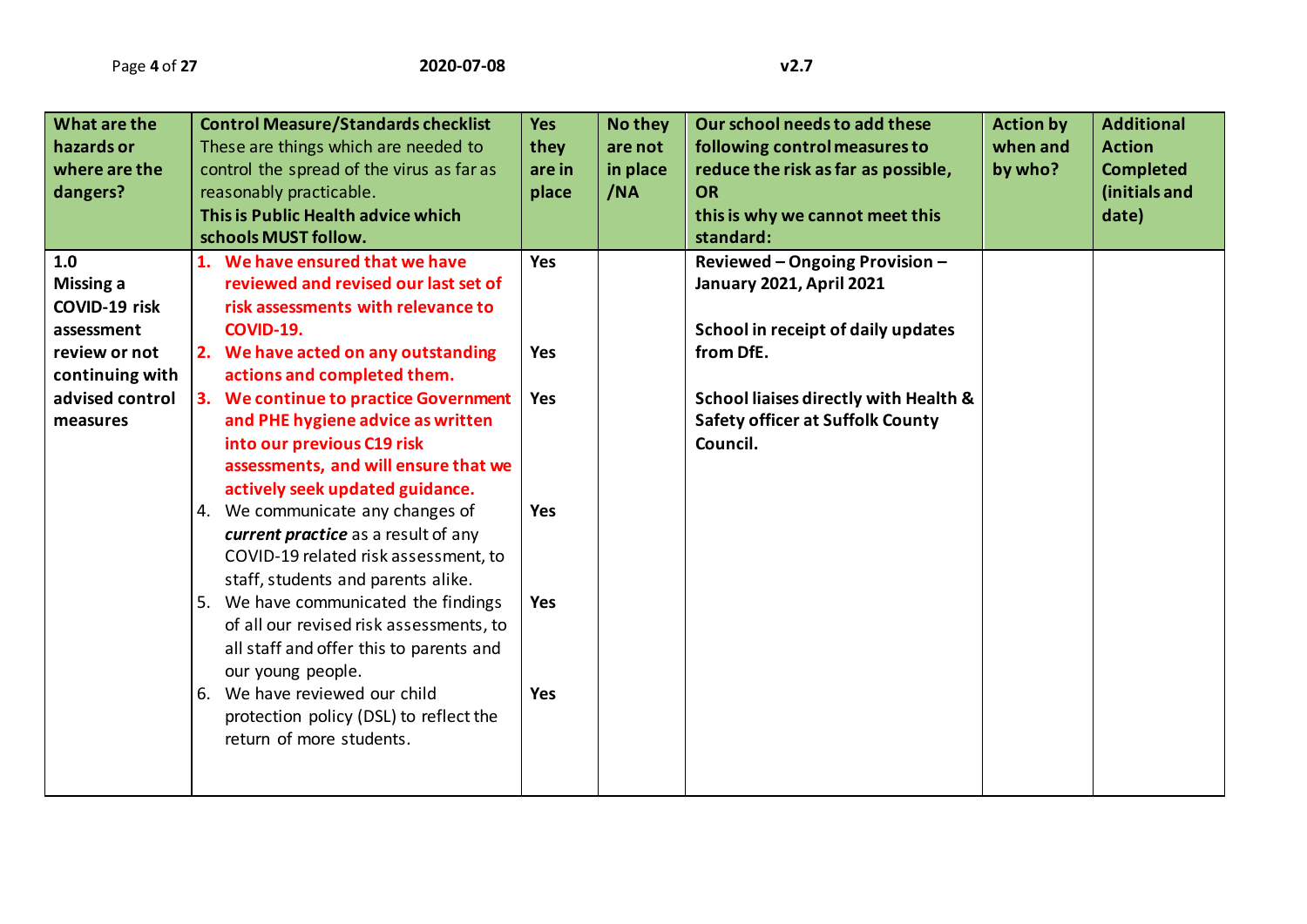| 2.0                   | 1.               | We require any member of staff, and    | <b>Yes</b> | All school procedures reviewed by        |  |
|-----------------------|------------------|----------------------------------------|------------|------------------------------------------|--|
| Catching and          |                  | any pupil, to remain at home if they   |            | full staff, January 2021 and April       |  |
| spreading the         |                  | have symptoms of Coronavirus.          |            | 2021. School has confidence in           |  |
| virus with a full     |                  | 2. Where a staff member or student has | <b>Yes</b> | using County systems to support.         |  |
| complement of         |                  | a member of their family who has       |            | PPE and equipment on site as per         |  |
| students and          |                  | Coronavirus symptoms, we ask that      |            | DfE guidelines.                          |  |
| staff in school       |                  | they do not attend school.             |            |                                          |  |
|                       | $\overline{3}$ . | We ensure via notification and local   | <b>Yes</b> | All families sent details of home        |  |
| (Note: These are      |                  | protocols, that any visiting           |            | learning Logins in the Autumn term.      |  |
| all                   |                  | professional, contractor, parent or    |            |                                          |  |
| <b>considerations</b> |                  | carer does not enter the premises if   |            | School will continue to use Google       |  |
| for minimising        |                  | symptomatic.                           |            | classroom for homework to ensure         |  |
| the potential         |                  | 4. We communicate with each group of   | <b>Yes</b> | families retain familiarity with online  |  |
| $spread - each$       |                  | people as above, in a relevant format  |            | learning support.                        |  |
| school needs to       |                  | and in a timely manner, to mitigate    |            |                                          |  |
| work out how          |                  | against the risk of them attending     |            | Where a family is required to isolate,   |  |
| best this can be      |                  | when unwell.                           |            | but the child is not ill, work is set to |  |
| facilitated).         | 5.               | Where a member of staff is             | <b>Yes</b> | match class content.                     |  |
|                       |                  | concerned about returning to work      |            |                                          |  |
|                       |                  | (for medical reasons), we will use the |            | Staff offered 2 x weekly lateral flow    |  |
|                       |                  | Schools' Choice 'Guidance Principles   |            | testing.                                 |  |
|                       |                  | Document - September 2020' to          |            |                                          |  |
|                       |                  | work out the best course of action.    |            |                                          |  |
|                       | 6.               | We closely monitor instances of all    |            |                                          |  |
|                       |                  | people with Coronavirus symptoms       | <b>Yes</b> |                                          |  |
|                       |                  | whilst on the school premises so that  |            |                                          |  |
|                       |                  | we can respond appropriately.          |            |                                          |  |
|                       | 7.               | We understand the process for          |            |                                          |  |
|                       |                  | reporting instances of those who       | <b>Yes</b> |                                          |  |
|                       |                  | have tested positive for Coronavirus.  |            |                                          |  |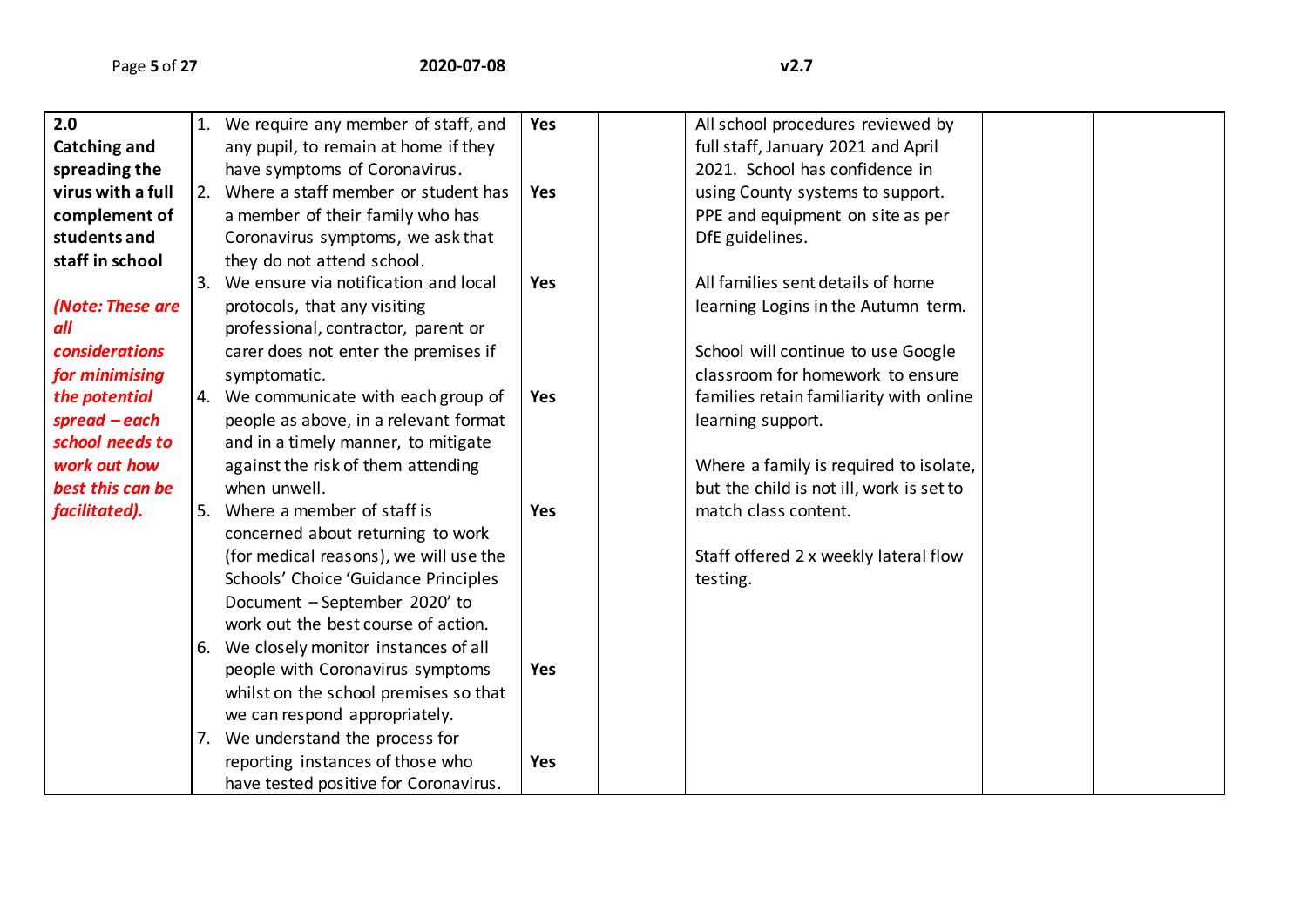| 8. We engage with the NHS Test and       |            |  |  |  |
|------------------------------------------|------------|--|--|--|
| Trace process and understand how to      | <b>Yes</b> |  |  |  |
| contact our local health protection      |            |  |  |  |
| team.                                    |            |  |  |  |
| 9. In addition we understand that we     |            |  |  |  |
| must report to the LA when positive      | Yes        |  |  |  |
| cases are confirmed.                     |            |  |  |  |
| 10. We use the flow chart written by     |            |  |  |  |
| Public Health England named 'Action      | Yes        |  |  |  |
| to be taken by schools' where there      |            |  |  |  |
| are suspected or confirmed cases in      |            |  |  |  |
| either staff or young people.            |            |  |  |  |
| 11. We contain any outbreak by following |            |  |  |  |
| Public Health Suffolk's advice, and      | <b>Yes</b> |  |  |  |
| have written procedures for this         |            |  |  |  |
| which all staff have been notified of.   |            |  |  |  |
| 12. Where students and / or staff are    |            |  |  |  |
| tested for COVID-19, we will ask         | <b>Yes</b> |  |  |  |
| parents and staff to notify us           |            |  |  |  |
| immediately of the test results.         |            |  |  |  |
| 13. We continue to request all personnel |            |  |  |  |
| on our school site cleans their hands    | Yes        |  |  |  |
| thoroughly for 20 seconds, and more      |            |  |  |  |
| often than usual.                        |            |  |  |  |
| 14. We ensure good respiratory hygiene   |            |  |  |  |
| by promoting the 'catch it, bin it, kill | Yes        |  |  |  |
| it' approach.                            |            |  |  |  |
| 15. We understand and adhere to the      |            |  |  |  |
| wearing of PPE only where necessary      | Yes        |  |  |  |
| and advised.                             |            |  |  |  |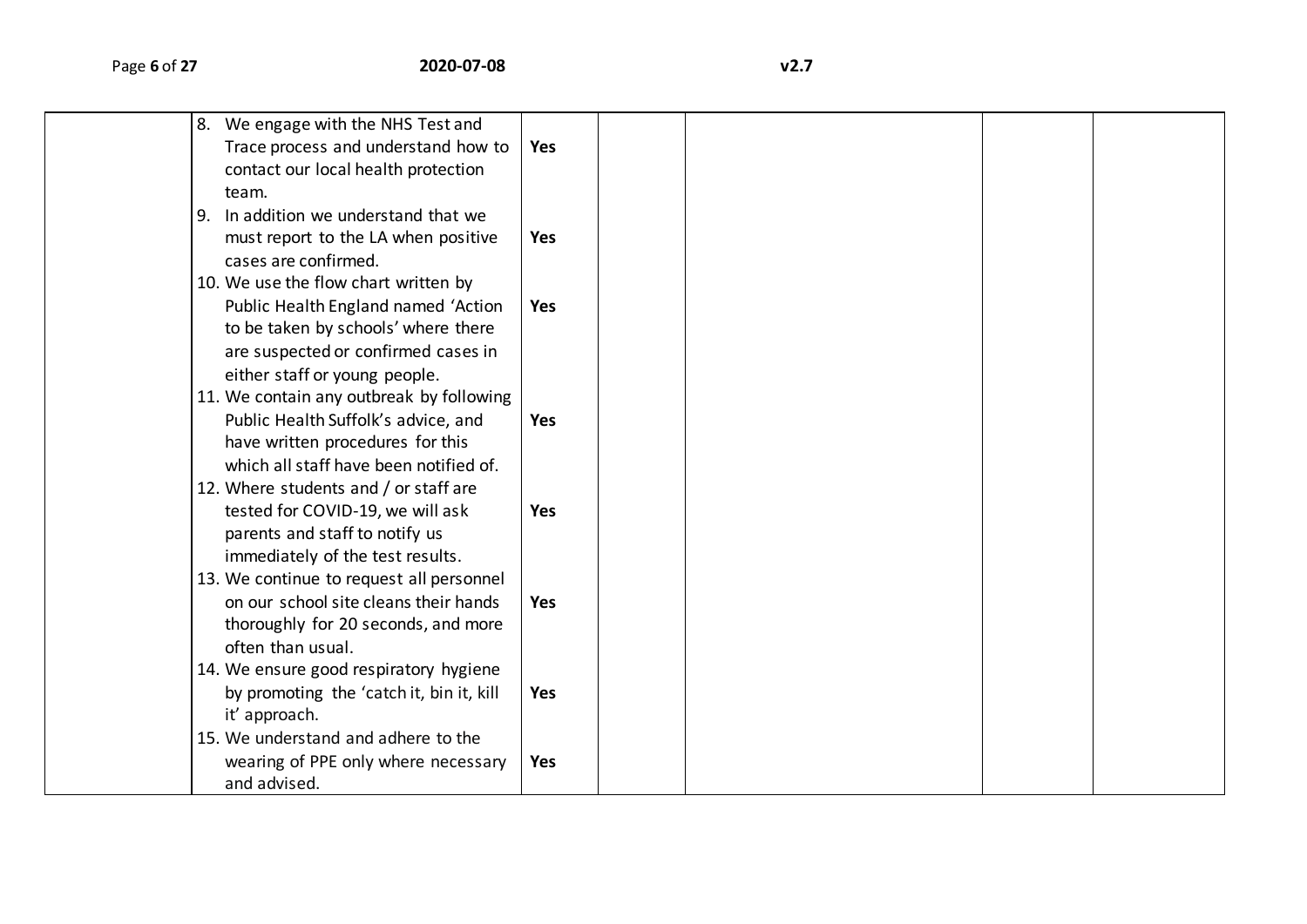|                          |    | 16. We note there may be additional     |            |                                           |  |
|--------------------------|----|-----------------------------------------|------------|-------------------------------------------|--|
|                          |    | risks of infection where students sing, | <b>Yes</b> |                                           |  |
|                          |    | shout or play wind and brass            |            |                                           |  |
|                          |    | instruments even when people are at     |            |                                           |  |
|                          |    | a distance. We therefore follow the     |            |                                           |  |
|                          |    | current Government guidance to          |            |                                           |  |
|                          |    | mitigate this risk, to include limiting |            |                                           |  |
|                          |    | group sizes, positioning students back  |            |                                           |  |
|                          |    | to back or side to side and ensuring    |            |                                           |  |
|                          |    | good ventilation. We understand this    |            |                                           |  |
|                          |    | is not an exhaustive list of potential  |            |                                           |  |
|                          |    | controls.                               |            |                                           |  |
| 3.0                      |    | We have designed a system for our       | Yes        |                                           |  |
| The risk of not          |    | school premises whereby we can          |            | <b>Bubble system fully established in</b> |  |
| being able to            |    | minimise contact between individuals    |            | school. Children and staff confident      |  |
| maintain                 |    | to maintain current social distancing   |            | in use and guidance. January 2021         |  |
| appropriate              |    | requirements, wherever possible.        |            | update. Procedures reviewed with          |  |
| social distancing $ 2$ . |    | For the above system, we have           | <b>Yes</b> | staff April 2021.                         |  |
| and not being            |    | reduced the number of contacts          |            |                                           |  |
| able to create           |    | between children and staff.             |            | Changing bubble composition or size       |  |
| appropriate              |    | We have devised a feasible and          | <b>Yes</b> | would only be actioned following          |  |
| bubbles or               |    | effective way of operating consistent   |            | clarification from changes in             |  |
| consistent               |    | groups of staff and students in         |            | Government guidelines or following        |  |
| groups of                |    | bubbles and have a strict protocol on   |            | consultation with Suffolk Health &        |  |
| students                 |    | how this works in practice.             |            | Safety Department.                        |  |
| <b>ALL AREAS</b>         | 4. | In addition, we adhere to social        | <b>Yes</b> |                                           |  |
|                          |    | distancing within those bubbles as far  |            |                                           |  |
|                          |    | as is reasonably practicable.           |            |                                           |  |
|                          |    | As an AP or PRU we take steps to        | N/A        |                                           |  |
|                          |    | minimise social contact as far as is    |            |                                           |  |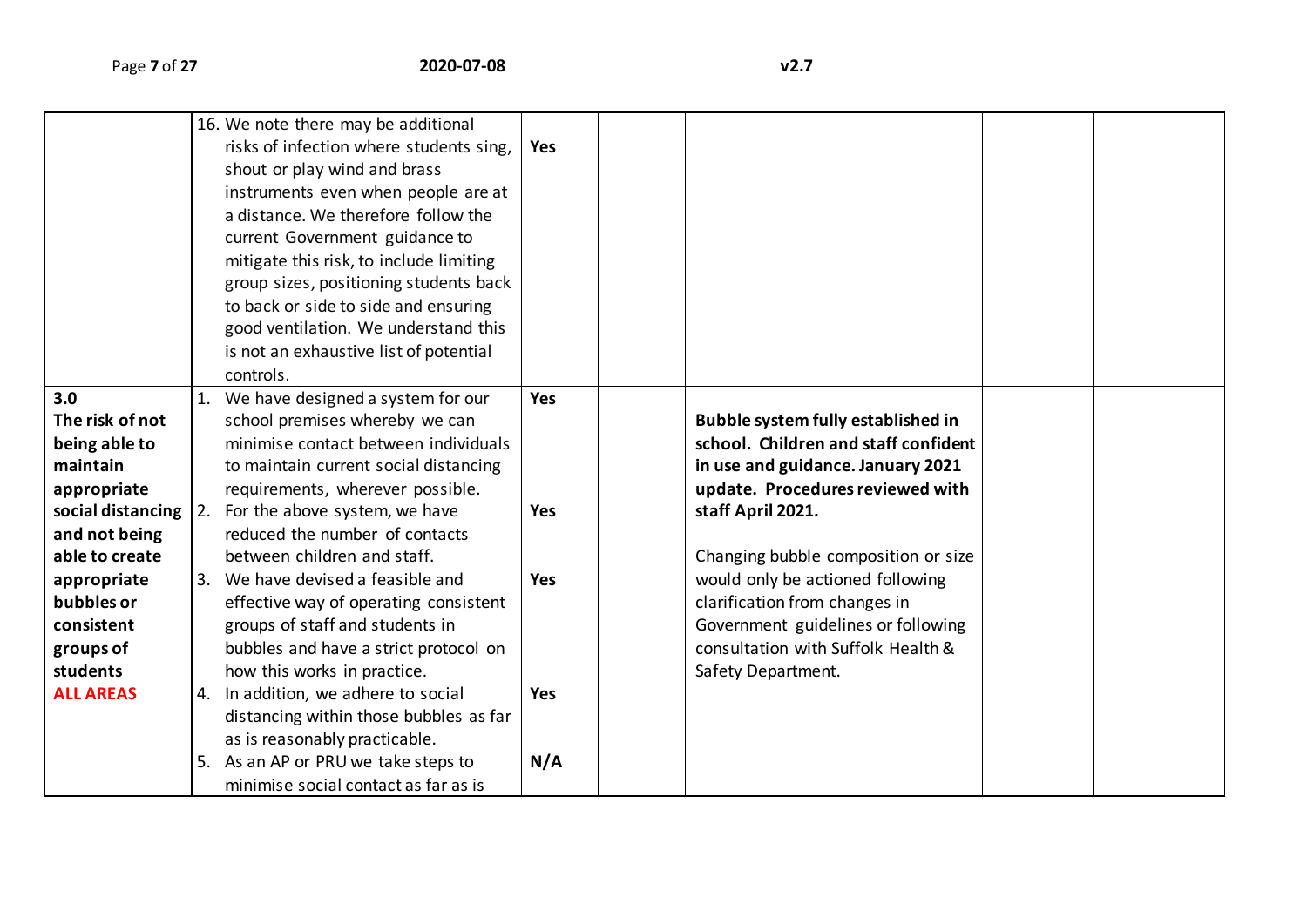| practicable.                           |            |  |  |  |
|----------------------------------------|------------|--|--|--|
| 6. As an AP or PRU we have considered  | N/A        |  |  |  |
| whether smaller groups, or whole       |            |  |  |  |
| school grouping / bubble is more       |            |  |  |  |
| appropriate.                           |            |  |  |  |
| 7. We have implemented an in-house     | <b>Yes</b> |  |  |  |
| strategy to ensure that consistent     |            |  |  |  |
| groups or bubbles do not mix.          |            |  |  |  |
| 8. We understand that maintaining      | <b>Yes</b> |  |  |  |
| social distancing may be difficult for |            |  |  |  |
| younger children, and therefore we     |            |  |  |  |
| are enhancing the concept of bubble    |            |  |  |  |
| groups.                                |            |  |  |  |
| 9. We encourage and teach social       | <b>Yes</b> |  |  |  |
| distancing at all times for both       |            |  |  |  |
| students and staff.                    |            |  |  |  |
| 10. We understand that older students  | <b>Yes</b> |  |  |  |
| will be more able to social distance,  |            |  |  |  |
| and we will support them to keep to    |            |  |  |  |
| this. We will also maintain consistent |            |  |  |  |
| grouped bubbles, and will assist all   |            |  |  |  |
| young people to keep to these          |            |  |  |  |
| arrangements.                          |            |  |  |  |
| 11. We have reviewed our behaviour     | <b>Yes</b> |  |  |  |
| policies with any new rules included.  |            |  |  |  |
| We will communicate these clearly      |            |  |  |  |
| and consistently to staff, students,   |            |  |  |  |
| and parents or carers with clear and   |            |  |  |  |
| reasonable expectation of student      |            |  |  |  |
| behaviour set out.                     |            |  |  |  |
|                                        |            |  |  |  |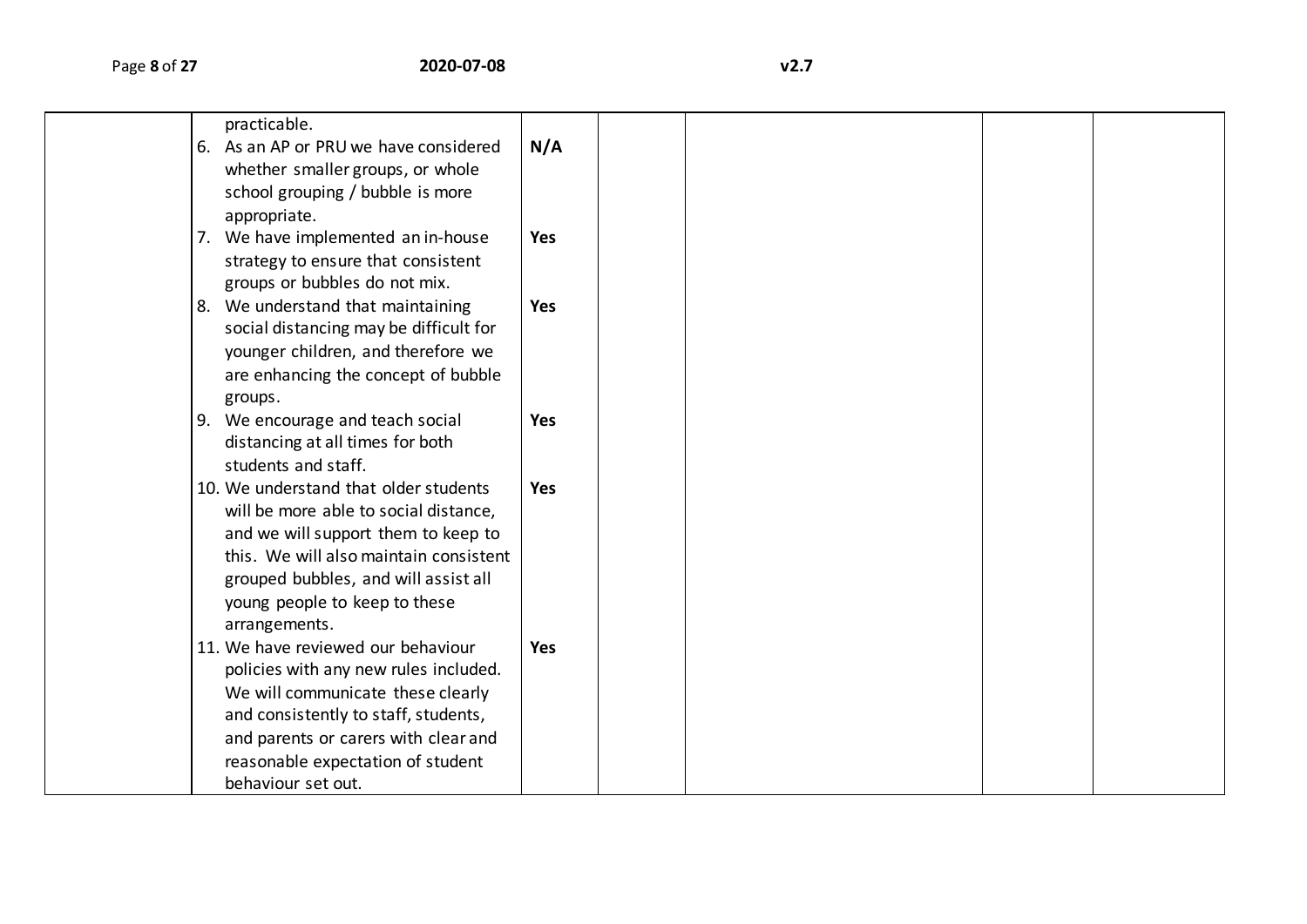| 12. We are aware of the Government       | <b>Yes</b> |  |  |
|------------------------------------------|------------|--|--|
| guidance which stipulates that if        |            |  |  |
| class-sized groups are not compatible    |            |  |  |
| with students' education or managing     |            |  |  |
| the practical logistics, then year       |            |  |  |
| group bubbles may have to be             |            |  |  |
| implemented.                             |            |  |  |
| 13. We are aware of the Government       | <b>Yes</b> |  |  |
|                                          |            |  |  |
| guidance that to facilitate education,   |            |  |  |
| teachers and other staff can operate     |            |  |  |
| across different classes and year        |            |  |  |
| groups.                                  |            |  |  |
| 14. In the event that teachers and other | <b>Yes</b> |  |  |
| staff have to work across groups, we     |            |  |  |
| have made them aware that a 2-           |            |  |  |
| metre social distancing is ideal.        |            |  |  |
| 15. We have made our staff aware that    | N/A        |  |  |
| Public Health England strongly           |            |  |  |
| advises that secondary school staff      |            |  |  |
| should:                                  |            |  |  |
| a) stay at the front of the class        |            |  |  |
| b) stay away from colleagues where       |            |  |  |
| possible - and if not, at 2-metres       |            |  |  |
| where appropriate                        |            |  |  |
| c) stay away from students - again,      |            |  |  |
| at 2-metres where possible               |            |  |  |
| d) avoid face to face contact            |            |  |  |
| e) minimise time spent within 1          |            |  |  |
| metre of anyone.                         |            |  |  |
|                                          |            |  |  |
|                                          |            |  |  |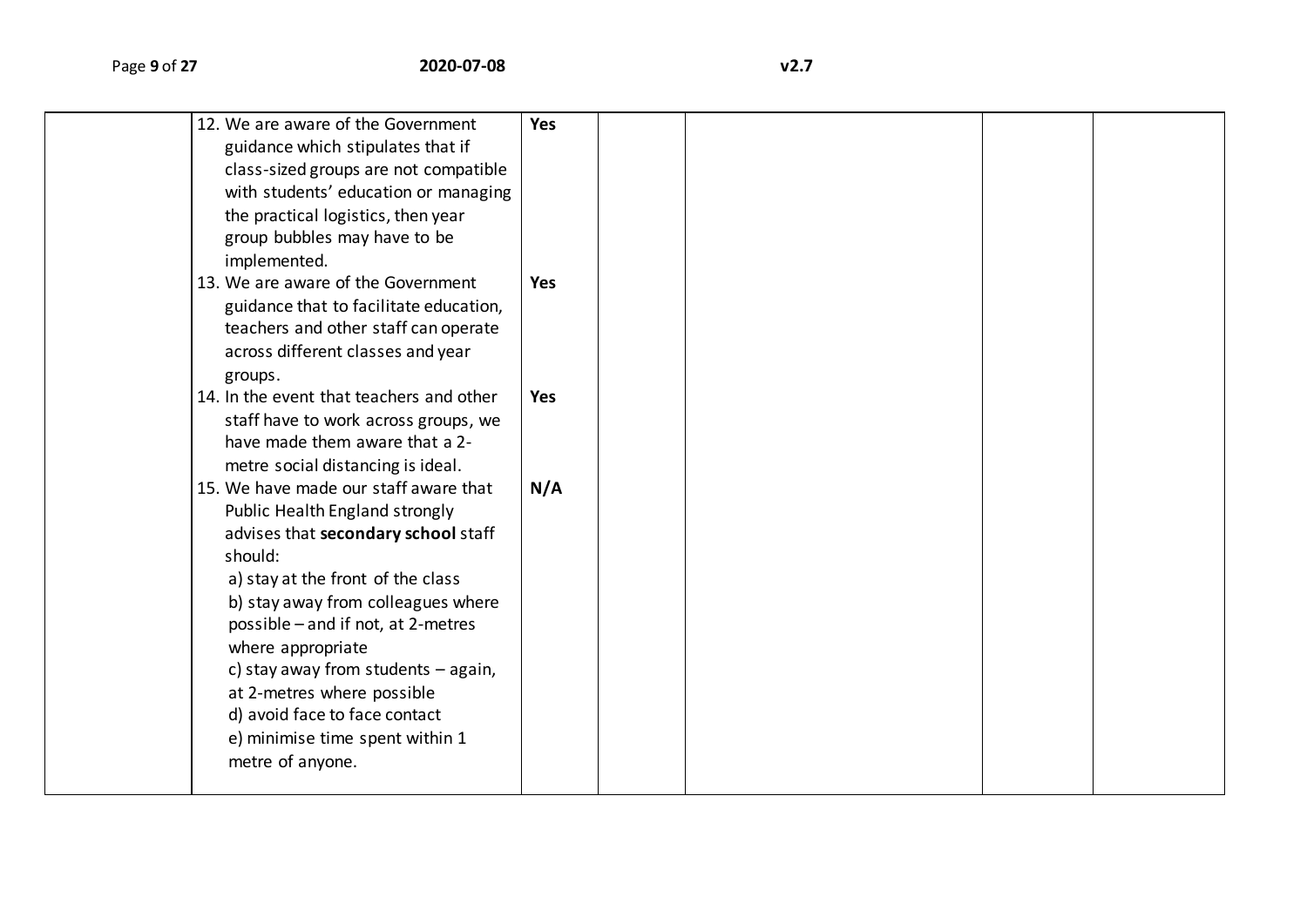| 16. In classrooms, we have ensured that  | <b>Yes</b> |  |  |  |
|------------------------------------------|------------|--|--|--|
| students are all facing forwards         |            |  |  |  |
| rather than face to face or side on.     |            |  |  |  |
| 17. We will not conduct assemblies with  | <b>Yes</b> |  |  |  |
| more than one consistent group.          |            |  |  |  |
| 18. Movement around the school will be   | <b>Yes</b> |  |  |  |
| kept to an absolute minimum when         |            |  |  |  |
| considering timetabling and changing     |            |  |  |  |
| classes                                  |            |  |  |  |
| 19. We ensure the avoidance of busy      | <b>Yes</b> |  |  |  |
| corridors, entrances and exits.          |            |  |  |  |
| 20. Where possible we have laid out a    | <b>Yes</b> |  |  |  |
| one-way system to minimise the           |            |  |  |  |
| chance of face to face contact.          |            |  |  |  |
| 21. We have enabled staggered break      | <b>Yes</b> |  |  |  |
| times (including lunch breaks).          |            |  |  |  |
| 22. We have reviewed the staff room (s)  | <b>Yes</b> |  |  |  |
| layout and have ensured that those       |            |  |  |  |
| areas enable staff to socially distance. |            |  |  |  |
| 23. We have where necessary inhibited    | <b>Yes</b> |  |  |  |
| large numbers of staff in one area       |            |  |  |  |
| (e.g., staff rooms) at one time by       |            |  |  |  |
| staggering breaks.                       |            |  |  |  |
| 24. We have where necessary,             | <b>Yes</b> |  |  |  |
| implemented staggered start and end      |            |  |  |  |
| times to the school day to keep          |            |  |  |  |
| groups apart as they arrive and leave.   |            |  |  |  |
| 25. We have reminded parents of the      | <b>Yes</b> |  |  |  |
| processes for drop off and collection.   |            |  |  |  |
| 26. We will consider implementing a      | <b>Yes</b> |  |  |  |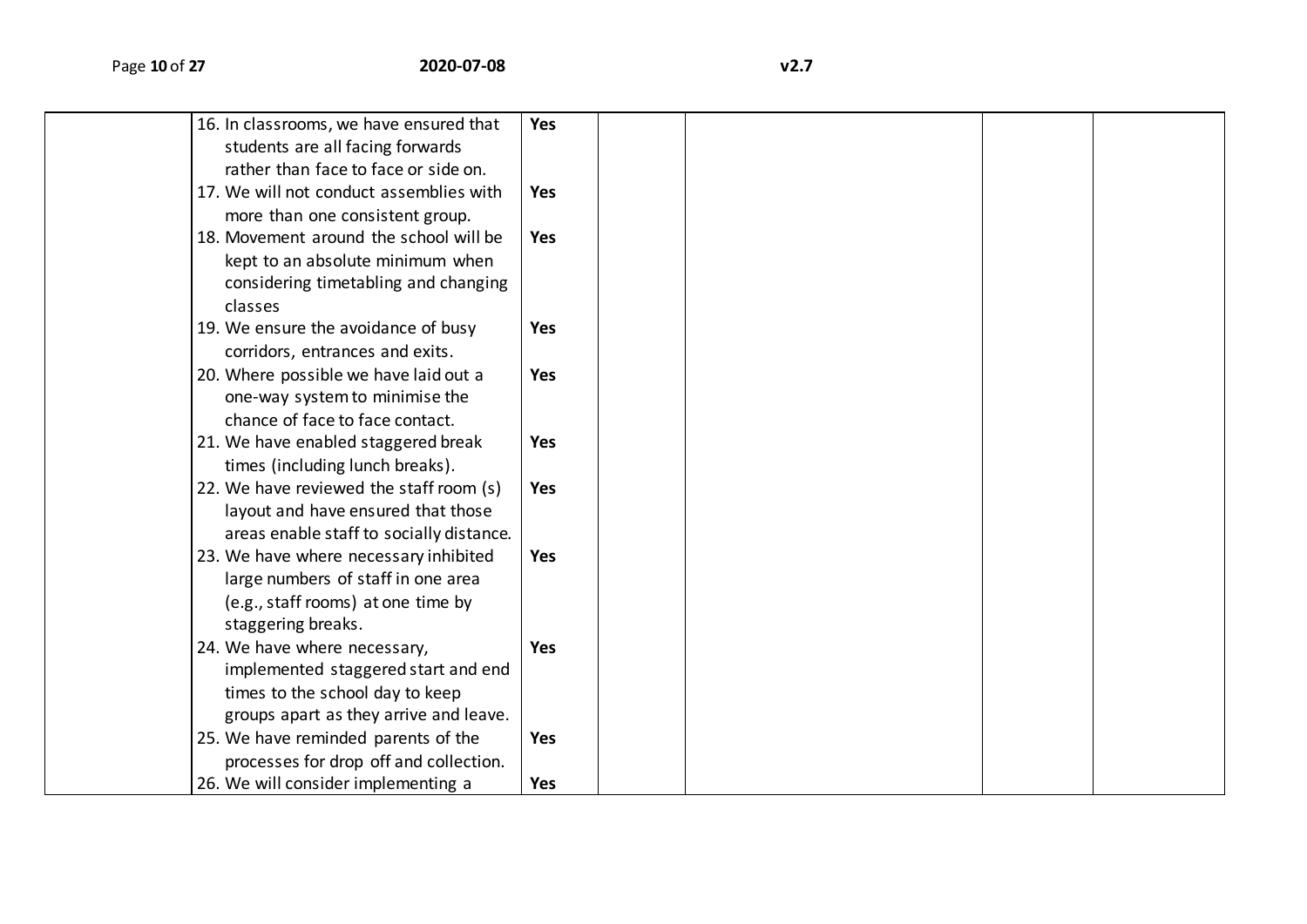| system for vulnerable parents /           |            |                                       |  |
|-------------------------------------------|------------|---------------------------------------|--|
| carers who pick up their young            |            |                                       |  |
| people from school so that they do        |            |                                       |  |
| not have to enter school premises.        |            |                                       |  |
| 27. We have a clear process for hygiene   | Yes        |                                       |  |
| control when entering the school          |            |                                       |  |
| premises.                                 |            |                                       |  |
| 28. We have a clear process for staff and | Yes        |                                       |  |
| students who use face coverings in        |            | All children will say goodbye at the  |  |
| public, and public transport to           |            | school gates. Parents and carers do   |  |
| remove them upon entering the             |            | not enter school site and should not  |  |
| school.                                   |            | engage in conversations with staff    |  |
| 29. We have ensured that all changes and  | <b>Yes</b> | members on gate, to ensure            |  |
| expectations have carefully been          |            | continuous flow of adults. Individual |  |
| discussed with parents of SEND            |            | adjustments as required supported     |  |
| students and that if thought              |            | by specific need.                     |  |
| appropriate, they are invited into the    |            | Staff to stand 2 meters within school |  |
| school before term to view the            |            | grounds to maintain social            |  |
| arrangements.                             |            | distancing.                           |  |
| 30. We have worked collaboratively with   | N/A        | Masks / visor at individual staff     |  |
| placements where our students are         |            | discretion. January 2021, April 2021  |  |
| dual registered, to ensure we address     |            |                                       |  |
| the risks inherent in moving from         |            |                                       |  |
| setting to setting.                       |            |                                       |  |
| 31. We work with other professionals      | <b>Yes</b> | Individual discussion as appropriate. |  |
| who may need to visit our school, to      |            | Where professionals are required to   |  |
| ensure that both we and they adhere       |            | visit on site an individual risk      |  |
| to strict social distancing and hygiene   |            | assessment is produced and            |  |
| requirements.                             |            | disseminated before the visit         |  |
| 32. We ask all our staff and pupils to    | <b>See</b> | commences.                            |  |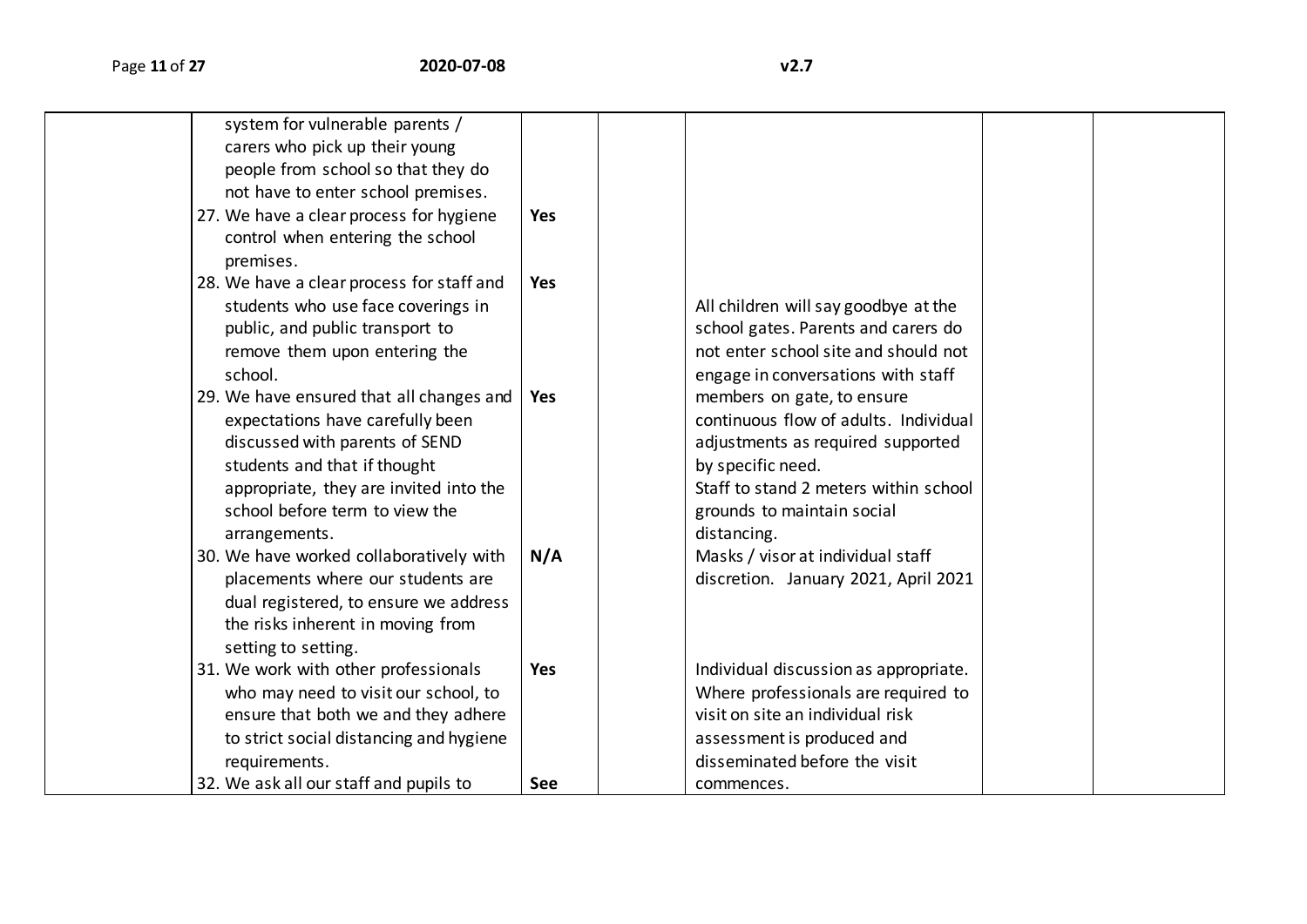| bring their own frequently used            | notes      |                                       |  |
|--------------------------------------------|------------|---------------------------------------|--|
| equipment (pens etc) into school so        |            |                                       |  |
| that they are not shared.                  |            |                                       |  |
| 33. Only essential items owned by pupils   | <b>Yes</b> |                                       |  |
| as per the guidance are allowed on         |            |                                       |  |
| the premises.                              |            |                                       |  |
| 34. We ensure that classroom resources     | <b>Yes</b> |                                       |  |
| are not shared outside the consistent      |            |                                       |  |
| group and even then continue to            |            |                                       |  |
| clean surfaces after use.                  |            |                                       |  |
| 35. We will adhere to Government advice    | <b>Yes</b> |                                       |  |
| against domestic (UK) overnight and        |            |                                       |  |
| overseas visits until we are advised       |            |                                       |  |
| differently.                               |            |                                       |  |
| 36. We understand that we are able to      | <b>Yes</b> |                                       |  |
| consider resuming breakfast and            |            |                                       |  |
| after school provision from                |            | The school has provided individual    |  |
| September 2020. This will be               |            | sets of frequently used equipment     |  |
| planned carefully, considering             |            | for each child to minimise            |  |
| bubbles within the school and by           |            | transference between school and       |  |
| using small consistent groups. We          |            | home.                                 |  |
| understand that guidance from the          |            | Equipment reviewed and updated -      |  |
| DfE is available.                          |            | January 2021, April 2021              |  |
| 37. PE lessons will be conducted in        | <b>Yes</b> |                                       |  |
| consistent groups.                         |            |                                       |  |
| 38. We will not allow the participation of | <b>Yes</b> |                                       |  |
| contact sports within PESSPA               |            |                                       |  |
| allocated time.                            |            |                                       |  |
| 39. We prioritise outdoor sports where     | <b>Yes</b> | Collective decision is this cannot be |  |
| appropriate $-\omega$ where this is not    |            | offered for the start of term due to  |  |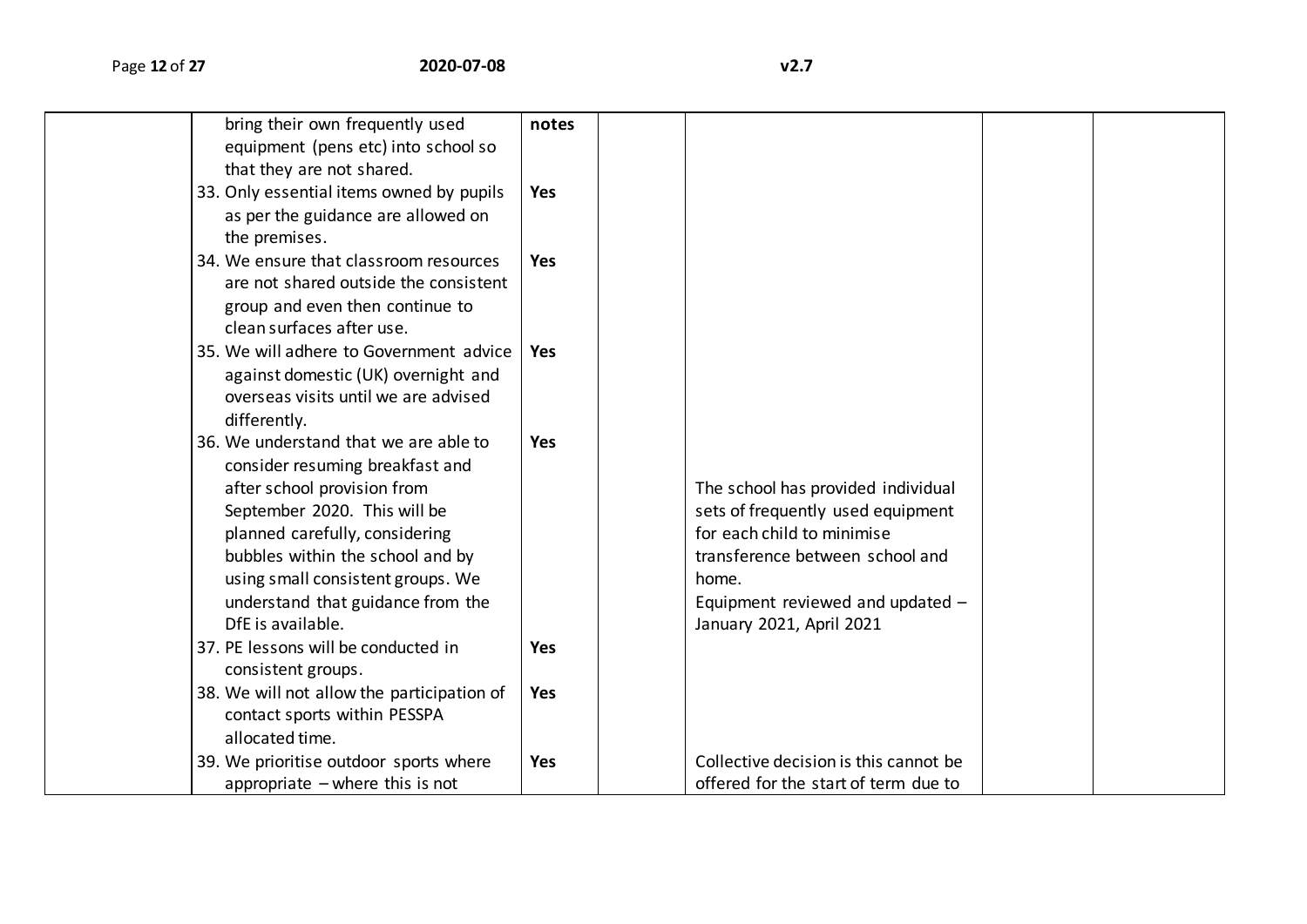|                  | available, we allocate large indoor<br>spaces, maximising distances<br>between students.<br>40. We understand that we can work<br>with external coaches or clubs where<br>we are satisfied that it is safe to do so<br>and ensure all our protective<br>measures are adhered to throughout. | <b>Yes</b> | space requirements and will be<br>reviewed as part of the risk<br>assessment process dependent on<br>family need.<br>Current low identified need and<br>significant impact on space and<br>bubble integrity makes this<br>economically unfeasible at the<br>current time - January 2021, April<br>2021<br>To support wellbeing, school is<br>offering paid for after school bubble<br>sports places in club for Key Stage 2<br>this term - January 2021, April 2021<br>update Key Stage 1 and Key Stage 2<br>offer.<br>External coaches follow school Risk<br>Assessment and protocols are<br>agreed before visits commence. |
|------------------|---------------------------------------------------------------------------------------------------------------------------------------------------------------------------------------------------------------------------------------------------------------------------------------------|------------|------------------------------------------------------------------------------------------------------------------------------------------------------------------------------------------------------------------------------------------------------------------------------------------------------------------------------------------------------------------------------------------------------------------------------------------------------------------------------------------------------------------------------------------------------------------------------------------------------------------------------|
| 4.0              | 1. Dedicated school transport:                                                                                                                                                                                                                                                              | N/A        | The school does not have a                                                                                                                                                                                                                                                                                                                                                                                                                                                                                                                                                                                                   |
| The risk of      | We have worked with relevant                                                                                                                                                                                                                                                                |            | dedicated transport system and, due                                                                                                                                                                                                                                                                                                                                                                                                                                                                                                                                                                                          |
| spread of        | Council personnel / private providers                                                                                                                                                                                                                                                       |            | to its location, few if any families use                                                                                                                                                                                                                                                                                                                                                                                                                                                                                                                                                                                     |
| infection by     | to ensure that as far as possible:                                                                                                                                                                                                                                                          |            | wider public transport.                                                                                                                                                                                                                                                                                                                                                                                                                                                                                                                                                                                                      |
| using school     | a) pupils sit in bubbles that reflect                                                                                                                                                                                                                                                       |            |                                                                                                                                                                                                                                                                                                                                                                                                                                                                                                                                                                                                                              |
| transport and    | their groups within school                                                                                                                                                                                                                                                                  |            | Open access start time of 8.30am to                                                                                                                                                                                                                                                                                                                                                                                                                                                                                                                                                                                          |
| public transport | b) that hand sanitiser is available for                                                                                                                                                                                                                                                     |            | 9.00am is designed to provide                                                                                                                                                                                                                                                                                                                                                                                                                                                                                                                                                                                                |
|                  | use upon boarding and disembarking                                                                                                                                                                                                                                                          |            | flexibility for family needs.                                                                                                                                                                                                                                                                                                                                                                                                                                                                                                                                                                                                |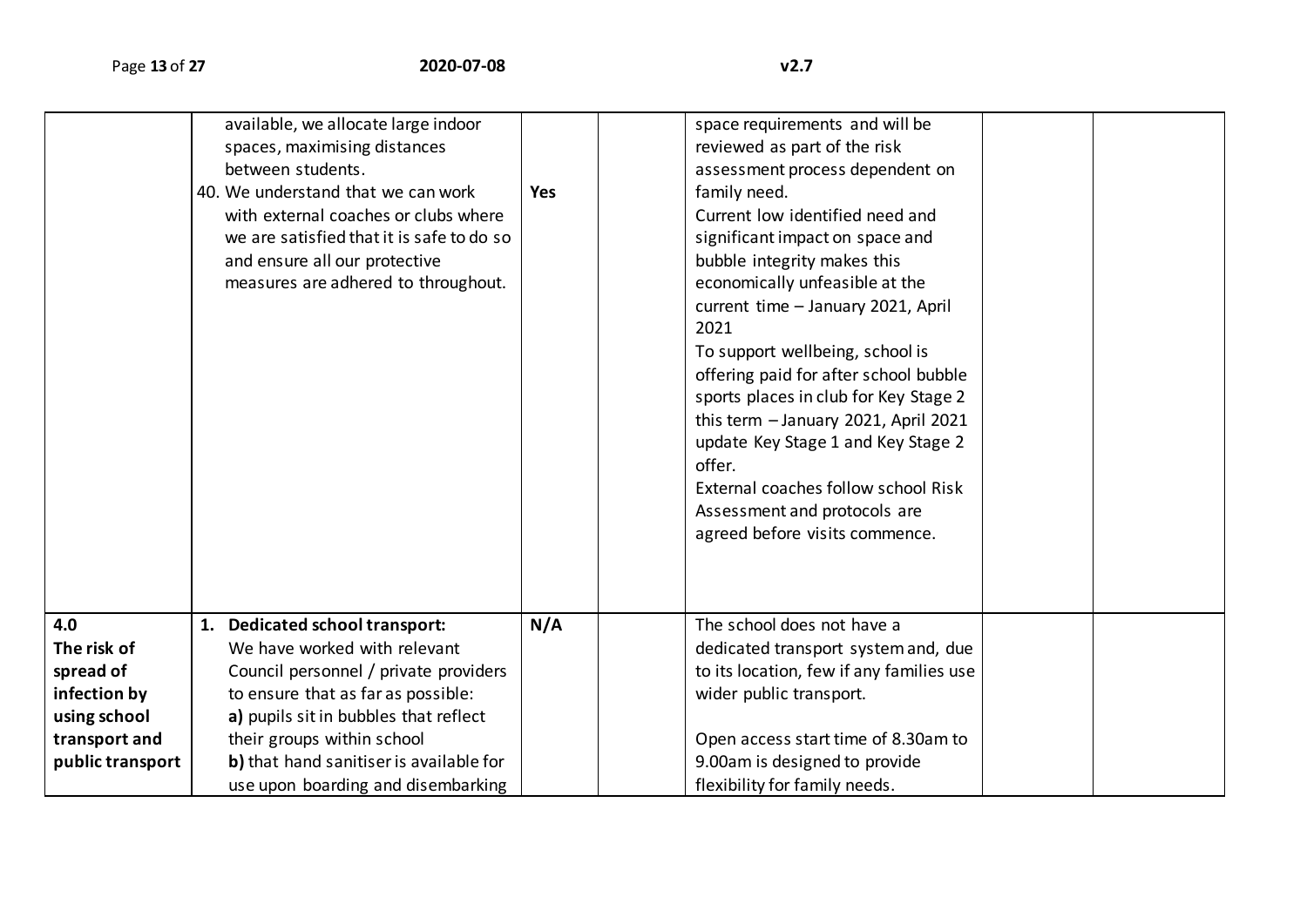|                 |    | c) that vehicles are cleaned more       |     | School issues frequent reminders to   |  |
|-----------------|----|-----------------------------------------|-----|---------------------------------------|--|
|                 |    | frequently                              |     | families about ensuring social        |  |
|                 |    | d) that queuing and boarding is         |     | distancing and the need to follow     |  |
|                 |    | organised and controlled                |     | national expectations regarding       |  |
|                 |    | e) that the seats available to          |     | after school play and use of play     |  |
|                 |    | students maintain distancing where      |     | equipment on Village Green. -         |  |
|                 |    | possible                                |     | January 2021.                         |  |
|                 |    | f) that secondary school students       |     | School continues to issue regular     |  |
|                 |    | should wear face coverings if the risk  |     | reminders via the Newsletter about    |  |
|                 |    | of being in close contact with those    |     | requesting families to follow         |  |
|                 |    | from different bubbles / groups is      |     | National expectations for socialising |  |
|                 |    | likely                                  |     | outside of school. April 2021         |  |
|                 |    |                                         |     |                                       |  |
|                 |    | 2. Wider public transport:              |     |                                       |  |
|                 |    | We will work with relevant personnel    |     |                                       |  |
|                 |    | to consider staggered start times to    |     |                                       |  |
|                 |    | enable more journeys to take place      |     |                                       |  |
|                 |    | outside of peak hours.                  |     |                                       |  |
|                 |    | 3. We have encouraged parents, staff    |     |                                       |  |
|                 |    | and pupils to walk or cycle to school   |     |                                       |  |
|                 |    | where it is safe to do so and is        |     |                                       |  |
|                 |    | appropriate.                            |     |                                       |  |
|                 |    | 4. Where it is impossible for people to |     |                                       |  |
|                 |    | walk or cycle, and public transport is  |     |                                       |  |
|                 |    | required, we refer them to the          |     |                                       |  |
|                 |    | Government Guidance on safe travel.     |     |                                       |  |
|                 |    |                                         |     |                                       |  |
| 5.0             | 1. | We have procedures for cleaning         | Yes | Plans for PE and outdoor play         |  |
|                 |    | outdoor playground and PE               |     | equipment include 72 hour             |  |
| The risk of not |    | equipment.                              |     | clearance times between use of        |  |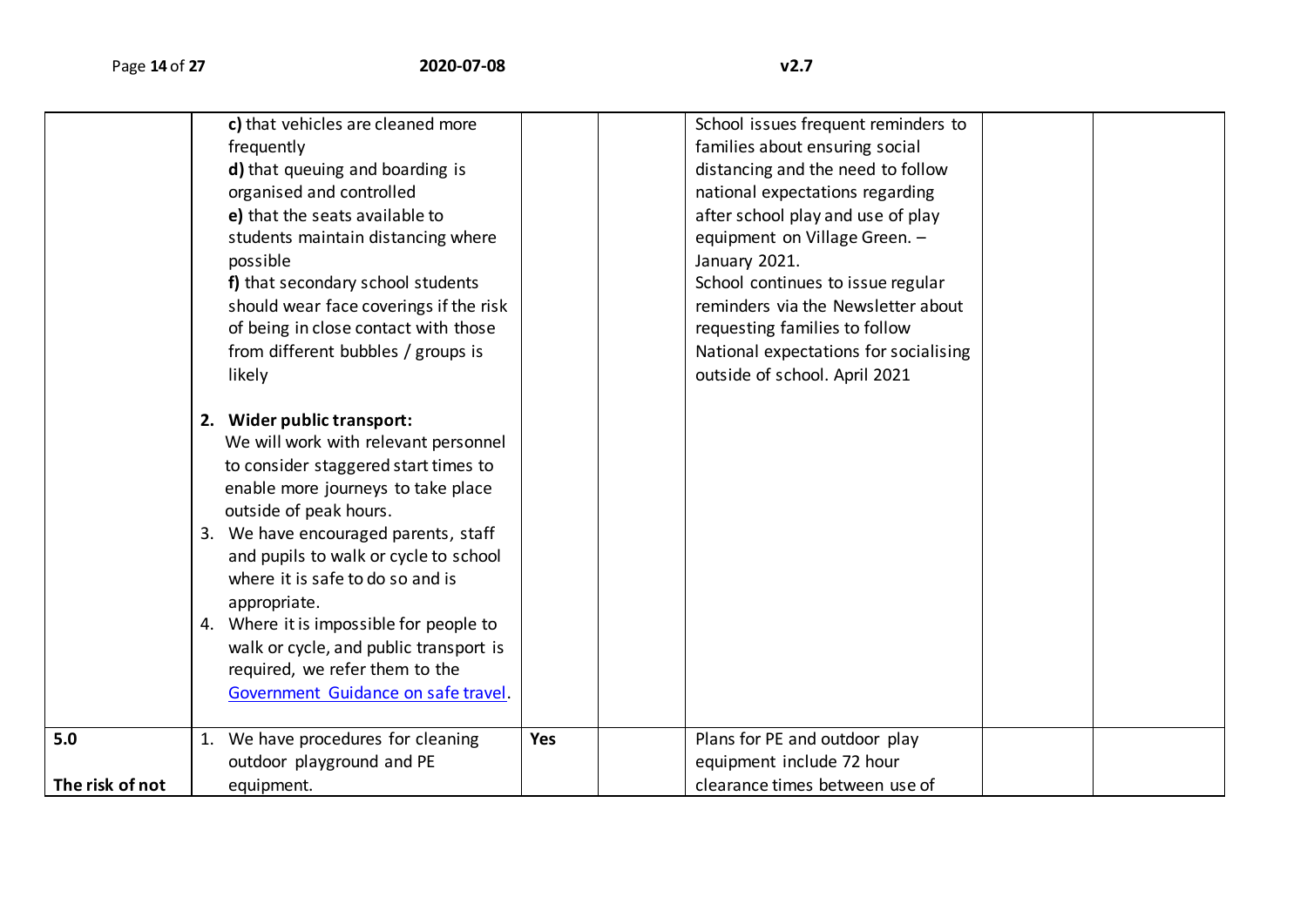| ensuring robust | 2. All frequently touched surfaces          | <b>Yes</b> | equipment. Each bubble has its own   |  |
|-----------------|---------------------------------------------|------------|--------------------------------------|--|
| cleaning        | inside and outside the school               |            | playground equipment stored within   |  |
| throughout the  | premises are cleaned regularly.             |            | the bubble area. Children wash their |  |
| school premises | 3. Science, art and sports equipment is     | <b>Yes</b> | hands before and after play and PE.  |  |
|                 | cleaned frequently and meticulously,        |            |                                      |  |
|                 | and always between different groups         |            | Planning allows 72 hours between     |  |
|                 | using them.                                 |            | use.                                 |  |
|                 | 4. If we are unable to ensure cleaning      | <b>Yes</b> |                                      |  |
|                 | of resources between groups, we will        |            |                                      |  |
|                 | rotate the equipment to allow it to         |            |                                      |  |
|                 | be left unused and out of reach for         |            |                                      |  |
|                 | 48 hours, or 72 hours for plastics.         |            |                                      |  |
|                 | 5. We have ensured that relevant            | <b>Yes</b> | No hoists on site.                   |  |
|                 | cleaning materials to include wipes         |            |                                      |  |
|                 | are provided wherever equipment             |            |                                      |  |
|                 | belongs, and that staff are aware of        |            |                                      |  |
|                 | cleaning protocols surrounding              |            |                                      |  |
|                 | person-lifting equipment.                   |            |                                      |  |
|                 | 6. We have introduced enhanced              | <b>Yes</b> | Systems well established for before  |  |
|                 | protocols and unambiguous                   |            | and after school cleaning, also      |  |
|                 | procedures to ensure cleaning of the        |            | includes in school touch point       |  |
|                 | premises and all touched surfaces, is       |            | cleaning throughout the day. All     |  |
|                 | effective.                                  |            | staff use approved cleaning          |  |
|                 | 7. We understand that there will be         | <b>Yes</b> | materials, COSHH sheets on site -    |  |
|                 | revised guidance for cleaning non-          |            | reviewed January 2021, April 2021    |  |
|                 | healthcare settings published by            |            |                                      |  |
|                 | Public Health England by the end of         |            | Update read and actioned where       |  |
|                 | the summer term. We will access             |            | necessary. School cleaning products  |  |
|                 | this guidance <b>HERE</b> and follow the    |            | meet requirement - January 2021,     |  |
|                 | requirements (current last update is 15 May |            | April 2021                           |  |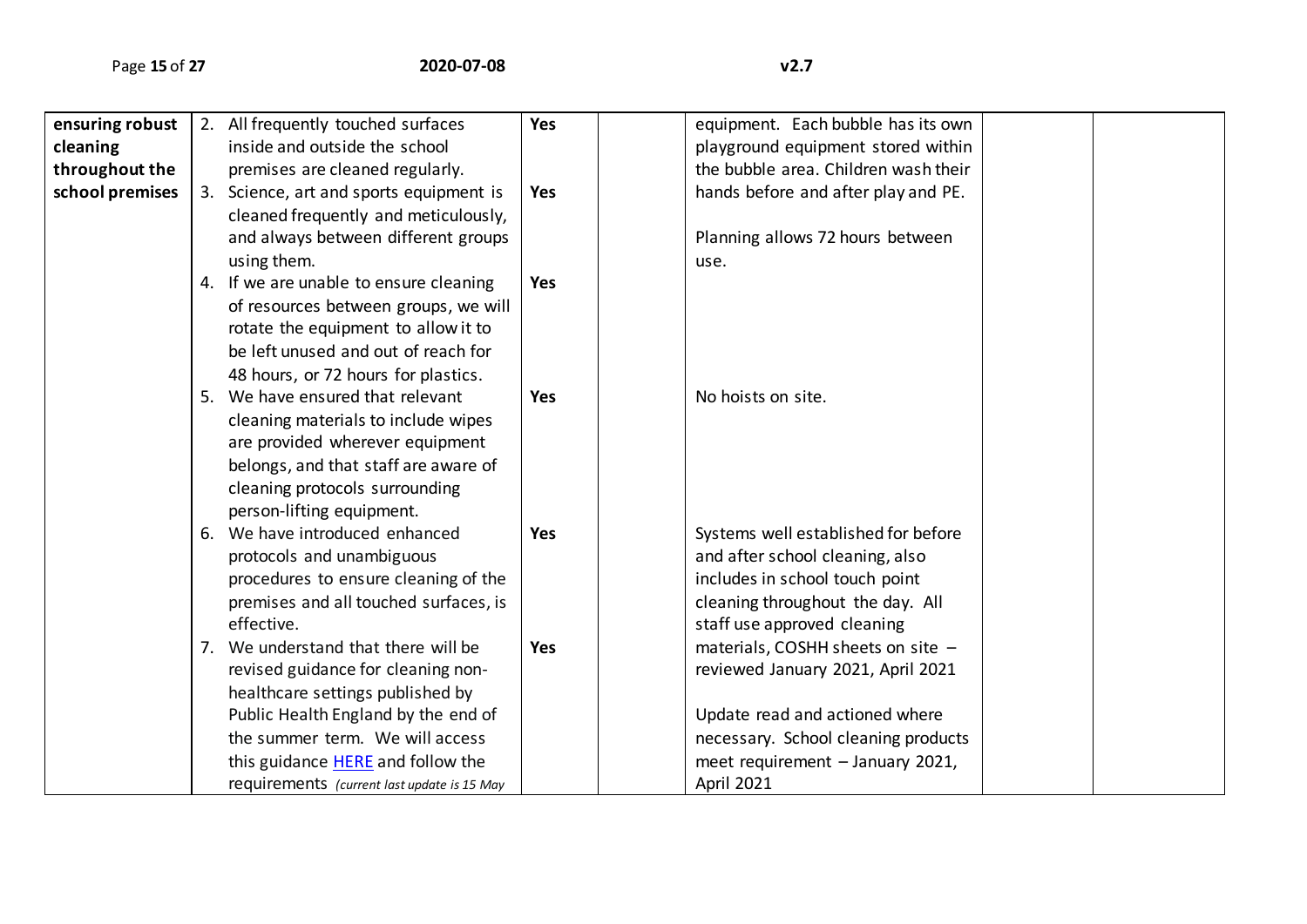|                                                                            | 2020).<br>8. We use required cleaning products<br>including standard detergents and<br>ensure that if a contracted cleaning<br>company is used, that we liaise with<br>them to understand what their<br>products are and their efficacy.<br>9. We will ensure that extra time is<br>given for cleaning surfaces in the<br>dining area(s) after use.                                                                                                                                     | <b>Yes</b><br><b>Yes</b> |                                                                                                                                  |  |
|----------------------------------------------------------------------------|-----------------------------------------------------------------------------------------------------------------------------------------------------------------------------------------------------------------------------------------------------------------------------------------------------------------------------------------------------------------------------------------------------------------------------------------------------------------------------------------|--------------------------|----------------------------------------------------------------------------------------------------------------------------------|--|
| 6.0<br>The risk of being<br>unaware of<br>when PPE is<br>required (or not) | 1. We understand that staff may not<br>require PPE within our setting and<br>recognise the following scenarios are<br>those that will require it:<br>a) where a young person becomes ill<br>with COVID-19 whilst at school and<br>we are unable to maintain a distance<br>of 2 metres.<br>b) where a child requires intimate<br>care and we use PPE in all cases<br>2. We ensure that our stocks of required<br>PPE will be maintained, are in date<br>and are of the appropriate type. | <b>Yes</b><br><b>Yes</b> | PPE and equipment held on site $-$<br>January 2021, April 2021<br>Lateral flow tests for staff held on<br>site-April 2021        |  |
| 7.0<br><b>Catching and</b><br>spreading the<br>virus when                  | 1. We have reviewed the assessments<br>for all our staff and returning<br>students who have medical needs or<br>their parents/carers, and have made                                                                                                                                                                                                                                                                                                                                     | Yes                      | To be reviewed following parental<br>notification.<br>To support social distancing, no staff<br>member may administer medication |  |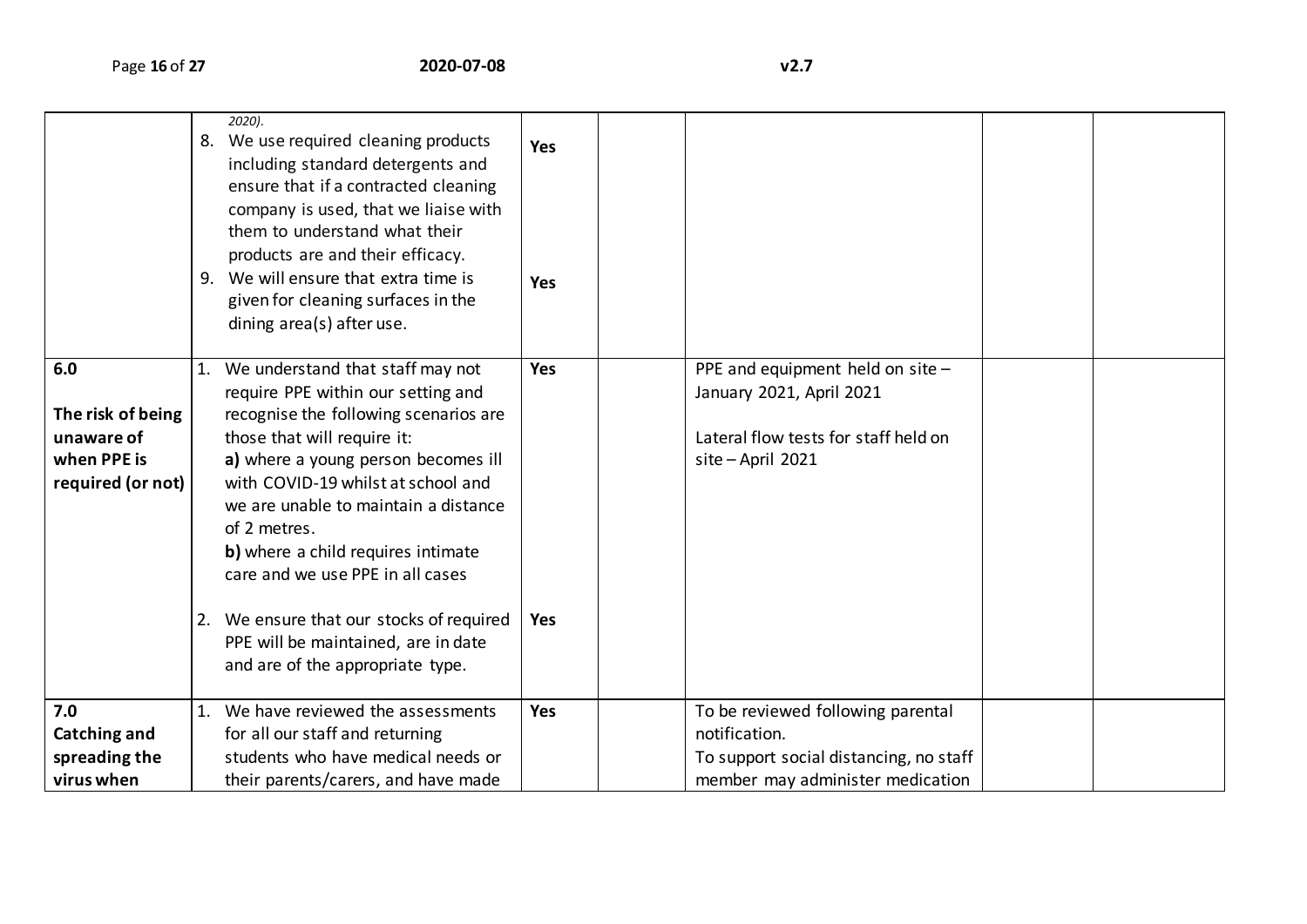| giving or       |    | any adjustments necessary.                        |            | to a child (exception EpiPen/asthma     |  |
|-----------------|----|---------------------------------------------------|------------|-----------------------------------------|--|
| receiving first |    | 2. We have ensured that we are aware,             | <b>Yes</b> | emergency). Child to self -             |  |
| aid and/or      |    | as far as possible, of new students'              |            | administer or parent to administer      |  |
| supporting      |    | and staff medical conditions so that              |            | off site during school hours -          |  |
| students and    |    | we may be able to consider their                  |            | January 2021, April 2021                |  |
| staff with      |    | needs in light of COVID-19.                       |            |                                         |  |
| medical needs   |    | 3. Our staff have been trained to                 | <b>Yes</b> | All new families have been offered      |  |
|                 |    | administer medications or provide                 |            | face to face contact with class         |  |
|                 |    | intimate care and are aware of the                |            | teacher to share needs.                 |  |
|                 |    | need for increased controls in each               |            |                                         |  |
|                 |    | student's situation, to include the use           |            |                                         |  |
|                 |    | of PPE if required.                               |            |                                         |  |
|                 |    | 4. With the relaxing of the shielding             | Yes        | As school and catchment area has        |  |
|                 |    | advice on 1 August, we will ensure                |            | entered Tier 4, people previously       |  |
|                 |    | that we consult appropriately with                |            | required to shield require additional   |  |
|                 |    | any member of staff or                            |            | consideration. The school reviews       |  |
|                 |    | parents/carers of a pupil who are                 |            | need and supports on an individual      |  |
|                 |    | within the clinically extremely                   |            | family basis - January 2021             |  |
|                 |    | vulnerable group, as they return to               |            | April 2021 - Government advice is       |  |
|                 |    | work or school, and that individual               |            | that shielding has officially ceased as |  |
|                 |    | risk assessments will be undertaken. <sup>1</sup> |            | priority groups have been offered       |  |
|                 |    | We will use the Schools' Choice                   |            | vaccinations.                           |  |
|                 |    | flowchart to help us in our decisions.            |            |                                         |  |
|                 | 5. | We understand that staff may have                 | <b>Yes</b> | Individual risk assessments carried     |  |
|                 |    | clinically extremely vulnerable people            |            | out as required and reviewed in light   |  |
|                 |    | in their households who have been                 |            | of medical updates/national             |  |
|                 |    | shielding, and we follow current                  |            | guidelines. - January 2021, April       |  |

 1 Individual risk assessments for staff (called 'Individual Risk Assessment RTW – C 19') can be found here: [https://www.suffolklearning.co.uk/leadership-staff](https://www.suffolklearning.co.uk/leadership-staff-development/health-safety-wellbeing/coronavirus:-covid-19)[development/health-safety-wellbeing/coronavirus:-covid-19](https://www.suffolklearning.co.uk/leadership-staff-development/health-safety-wellbeing/coronavirus:-covid-19)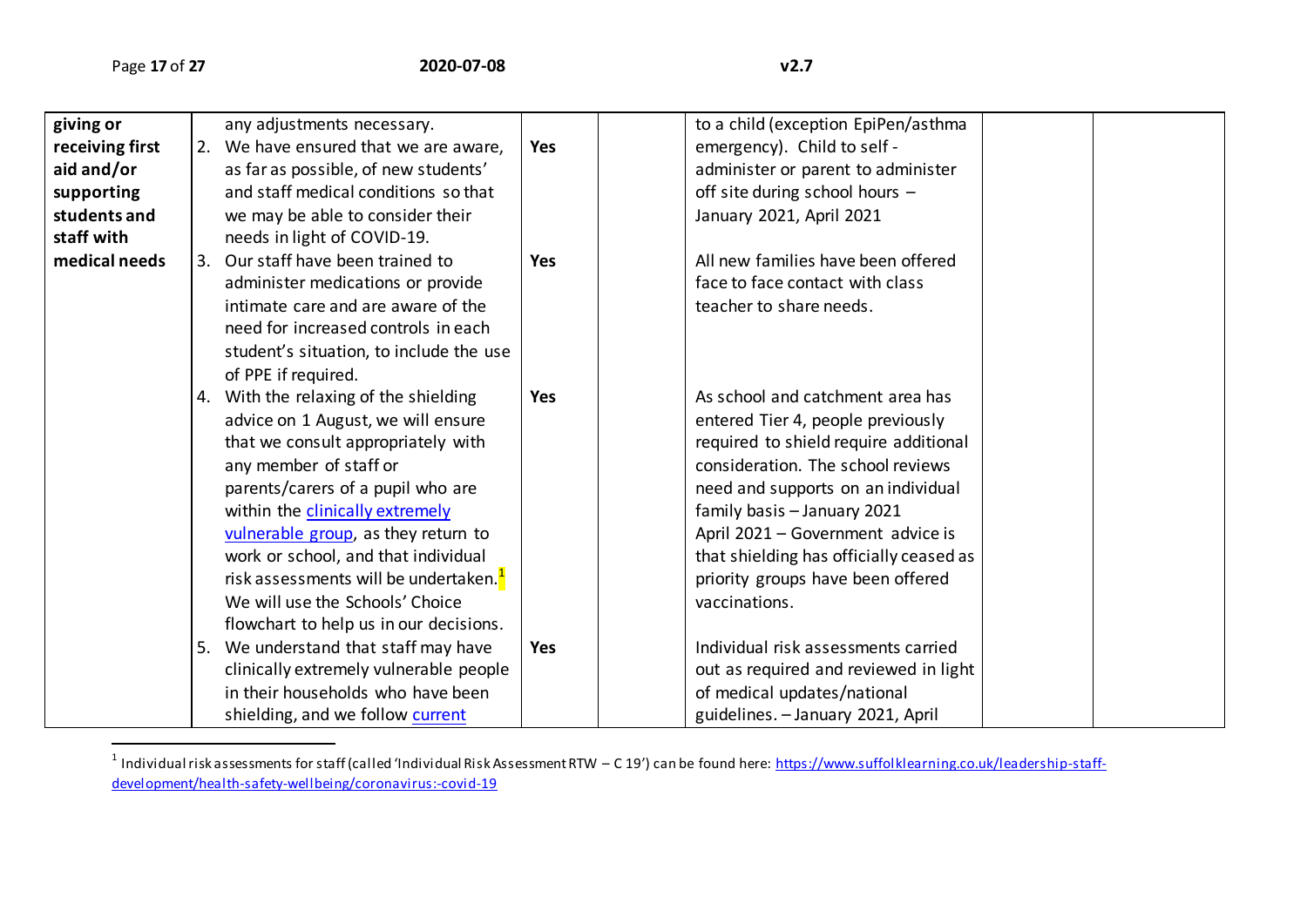|    | Government guidance when<br>discussing individual cases of staff<br>returning to work, or pupils back to |            | 2021                                  |  |
|----|----------------------------------------------------------------------------------------------------------|------------|---------------------------------------|--|
|    | school.                                                                                                  |            |                                       |  |
| 6. | We risk assess on an individual basis                                                                    | <b>Yes</b> |                                       |  |
|    | if we have staff or pupils who meet                                                                      |            |                                       |  |
|    | the criteria of being at a specific risk                                                                 |            |                                       |  |
|    | of infection. This identifies any                                                                        |            |                                       |  |
|    | suitable control measures that must                                                                      |            |                                       |  |
|    | be in place before returning to                                                                          |            |                                       |  |
|    | work/school if that is appropriate.                                                                      |            |                                       |  |
| 7. | We understand the importance of                                                                          | <b>Yes</b> |                                       |  |
|    | keeping up to date with Government                                                                       |            | DSL staff follow local and national   |  |
|    | guidance on shielding in terms of                                                                        |            | infection rates and use to inform     |  |
|    | whether the decline in the rates of                                                                      |            | individual risk assessments. Whole    |  |
|    | community transmission of the virus                                                                      |            | staff review October 2020 and again   |  |
|    | remains low (as at July 2020) or raises                                                                  |            | January 2021 in light of rising cases |  |
|    | again. Individual risk assessments will                                                                  |            | and new variant.                      |  |
|    | be reviewed at frequent intervals.                                                                       |            | Reviewed again at staff INSET April   |  |
| 8. | We have ensured that concerning our                                                                      | Yes        | 2021.                                 |  |
|    | bubble groups, that we have                                                                              |            |                                       |  |
|    | appropriate numbers of, and                                                                              |            |                                       |  |
|    | appropriately qualified, first aiders for                                                                |            |                                       |  |
|    | each area.                                                                                               |            |                                       |  |
| 9. | We have ensured that all our                                                                             | N/A        |                                       |  |
|    | equipment for moving and handling                                                                        |            |                                       |  |
|    | of students has been inspected                                                                           |            |                                       |  |
|    | before use. This includes the                                                                            |            |                                       |  |
|    | statutory 6-month checks under                                                                           |            |                                       |  |
|    | Lifting Operations and Lifting                                                                           |            |                                       |  |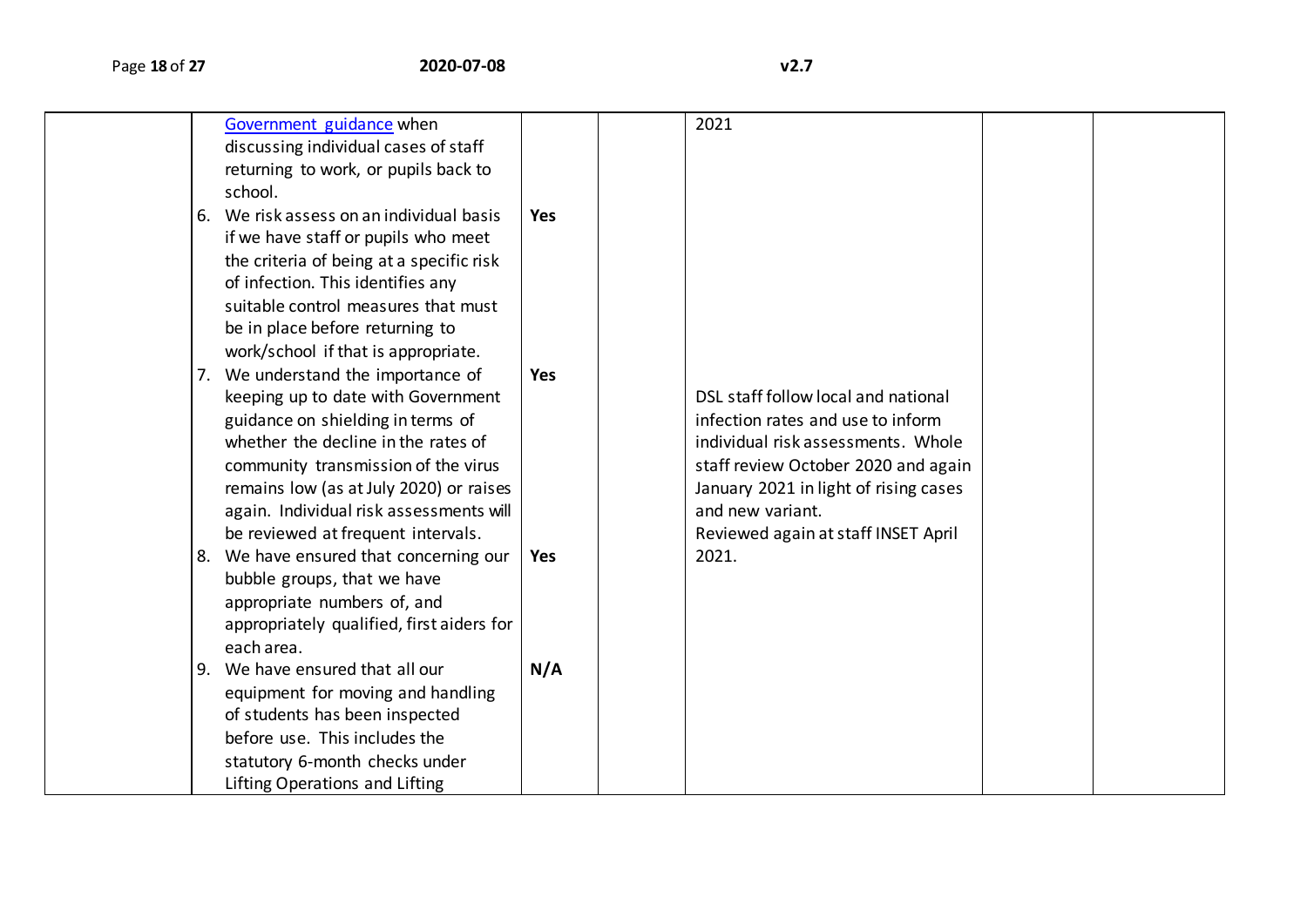|                 |    | Equipment Regulations (LOLER).          |            |                                     |  |
|-----------------|----|-----------------------------------------|------------|-------------------------------------|--|
| 8.0             |    | 1. We ensure that all planned or        | <b>Yes</b> |                                     |  |
| Catching and    |    | reactive maintenance is carried out,    |            | All planned, scheduled inspections  |  |
| spreading the   |    | out of hours wherever possible          |            | for property and health have taken  |  |
| virus whilst    |    | unless seen as an emergency.            |            | place in a Covid-19 secure          |  |
| maintaining     |    | 2. We welcome contractors on site only  | <b>Yes</b> | environment. Individual risk        |  |
| premises        |    | by appointment and they are             |            | assessments for onsite visitors are |  |
| management      |    | required to adhere to all social        |            | shared to support whole school risk |  |
| controls with a |    | distancing measures.                    |            | assessment - January 2021           |  |
| full complement |    | 3. We liaise with contractors to be     |            |                                     |  |
| of staff and    |    | assured of their own measures of        | yes        | Contractor visits are always by     |  |
| students        |    | hygiene and control measures in         |            | appointment and, where possible,    |  |
|                 |    | general via their risk assessment.      |            | after school hours. Contractors     |  |
|                 |    | 4. Where we have a shared site (e.g.    |            | continue to wear masks and a risk   |  |
|                 |    | sports centre provision etc) we have    |            | assessment is shared prior to the   |  |
|                 |    | ensured that we are working             | <b>Yes</b> | visit. April 2021                   |  |
|                 |    | together and sharing our risk           |            |                                     |  |
|                 |    | assessments to provide a safe area      |            |                                     |  |
|                 |    | for everyone.                           |            |                                     |  |
|                 |    | 5. There is a system of communication   | <b>Yes</b> |                                     |  |
|                 |    | between us and any other setting        |            |                                     |  |
|                 |    | which shares our site and we ensure     |            |                                     |  |
|                 |    | regular discussion of this topic.       |            |                                     |  |
|                 |    | 6. The school has ensured that relevant | Yes        |                                     |  |
|                 |    | property statutory compliance           |            |                                     |  |
|                 |    | checks have been completed and          |            |                                     |  |
|                 |    | records updated.                        |            |                                     |  |
|                 | 7. | Daily and weekly checks have been       |            |                                     |  |
|                 |    | reinstated and we are up to date        |            |                                     |  |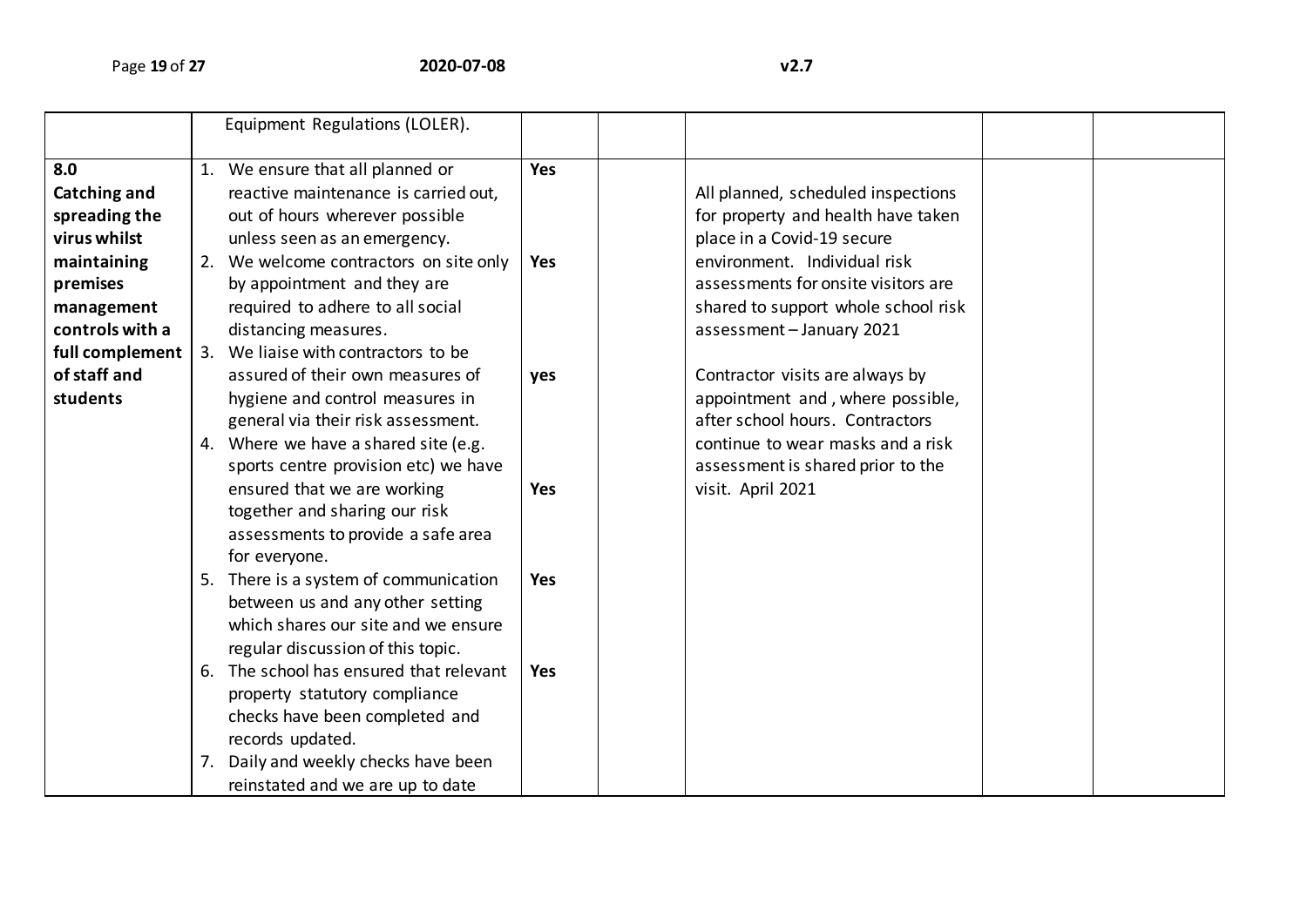| with all premises checks in all areas<br>of the school (i.e., those that were<br>closed off for a period of time).<br>8. We refer to our Premises<br>Management Logbook to ensure that<br>all checks are carried out. These<br>include but is not restricted to:<br>a) all fire precaution checks as per |            | Site currently not being used by<br>Brownies. |  |
|----------------------------------------------------------------------------------------------------------------------------------------------------------------------------------------------------------------------------------------------------------------------------------------------------------|------------|-----------------------------------------------|--|
| the Fire Logbook                                                                                                                                                                                                                                                                                         | <b>Yes</b> |                                               |  |
| <b>b)</b> safety of gas supplies                                                                                                                                                                                                                                                                         |            |                                               |  |
| c) visual checks on electrical services                                                                                                                                                                                                                                                                  | <b>Yes</b> |                                               |  |
| and equipment                                                                                                                                                                                                                                                                                            | <b>Yes</b> | All areas in active use during phased         |  |
| inspection of lifts and lifting<br>d)                                                                                                                                                                                                                                                                    |            | reopening.                                    |  |
| equipment                                                                                                                                                                                                                                                                                                | N/A        |                                               |  |
| water temperatures and flushing<br>e)                                                                                                                                                                                                                                                                    |            | All areas of the school continue to           |  |
| of systems (Legionella risk)                                                                                                                                                                                                                                                                             | <b>Yes</b> | be used and ongoing H&S control               |  |
| ventilation systems                                                                                                                                                                                                                                                                                      |            | measures are evidence - April 2021            |  |
| perimeter fencing<br>g)                                                                                                                                                                                                                                                                                  | N/A        |                                               |  |
| noting any damage to the fabric of                                                                                                                                                                                                                                                                       | <b>Yes</b> |                                               |  |
| the building                                                                                                                                                                                                                                                                                             | Yes        |                                               |  |
| 9. We have ensured that the external                                                                                                                                                                                                                                                                     |            | New locks and security                        |  |
| waste bins are still safe from being                                                                                                                                                                                                                                                                     | <b>Yes</b> | arrangements in place for waste bins          |  |
| an arson or climbing risk and can be                                                                                                                                                                                                                                                                     |            | $-$ April 2021                                |  |
| accessed under social distancing                                                                                                                                                                                                                                                                         |            |                                               |  |
| rules.                                                                                                                                                                                                                                                                                                   |            |                                               |  |
| 10. We ensure that all internal flip top                                                                                                                                                                                                                                                                 |            |                                               |  |
| waste bins in every room and welfare                                                                                                                                                                                                                                                                     | <b>Yes</b> |                                               |  |
| facility are emptied daily and that the                                                                                                                                                                                                                                                                  |            |                                               |  |
| bin liners are fully secured before                                                                                                                                                                                                                                                                      |            |                                               |  |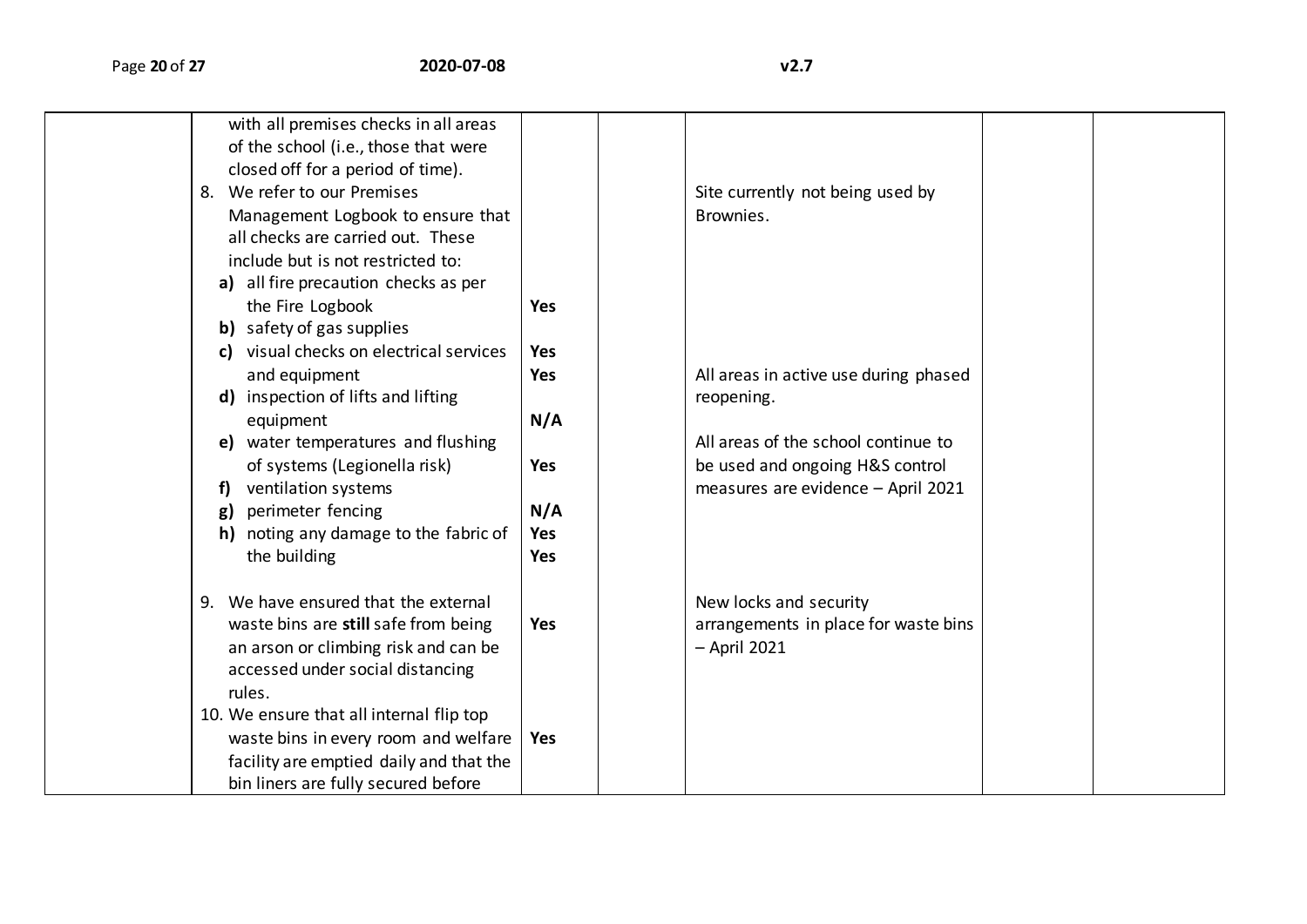| disposing of them.                         |            |                       |  |
|--------------------------------------------|------------|-----------------------|--|
| 11. We ensure that all waste from          |            |                       |  |
| potentially infected persons is            | <b>Yes</b> |                       |  |
| doubled bagged and set aside for 72        |            |                       |  |
| hours before disposal and that we          |            |                       |  |
| contact the local authority for advice     |            |                       |  |
| if we are unsure of which collection       |            |                       |  |
| service is required.                       |            |                       |  |
| 12. All science, DT and art areas have     |            |                       |  |
| been pre-checked as per Consortium         | N/A        |                       |  |
| of Local Education Authorities for the     |            |                       |  |
| Provision of Science Services              |            |                       |  |
| (CLEAPSS) guidance and are ready for       |            |                       |  |
| use.                                       |            |                       |  |
| 13. We can ensure 2m distancing within     |            |                       |  |
| all workshops, art studios, dance          | Yes        | Together with Vertas. |  |
| studios and science labs. Where this       |            |                       |  |
| is not possible we will adhere to the      |            |                       |  |
| 1m plus rule, with additional              |            |                       |  |
| mitigation arrangements.                   |            |                       |  |
| 14. If we are not members of CLEAPSS       |            |                       |  |
| we ensure that we seek alternative         | N/A        |                       |  |
| guidance from the relevant Health          |            |                       |  |
| and Safety source (maintained              |            |                       |  |
| schools via LA).                           |            |                       |  |
| 15. We ensure that our catering facilities |            | Hall                  |  |
| continue to be run in the usual safe       | Yes        |                       |  |
| way whilst also considering COVID-19       |            |                       |  |
| - Government guidance is followed.         |            |                       |  |
| 16. We understand the importance of        |            |                       |  |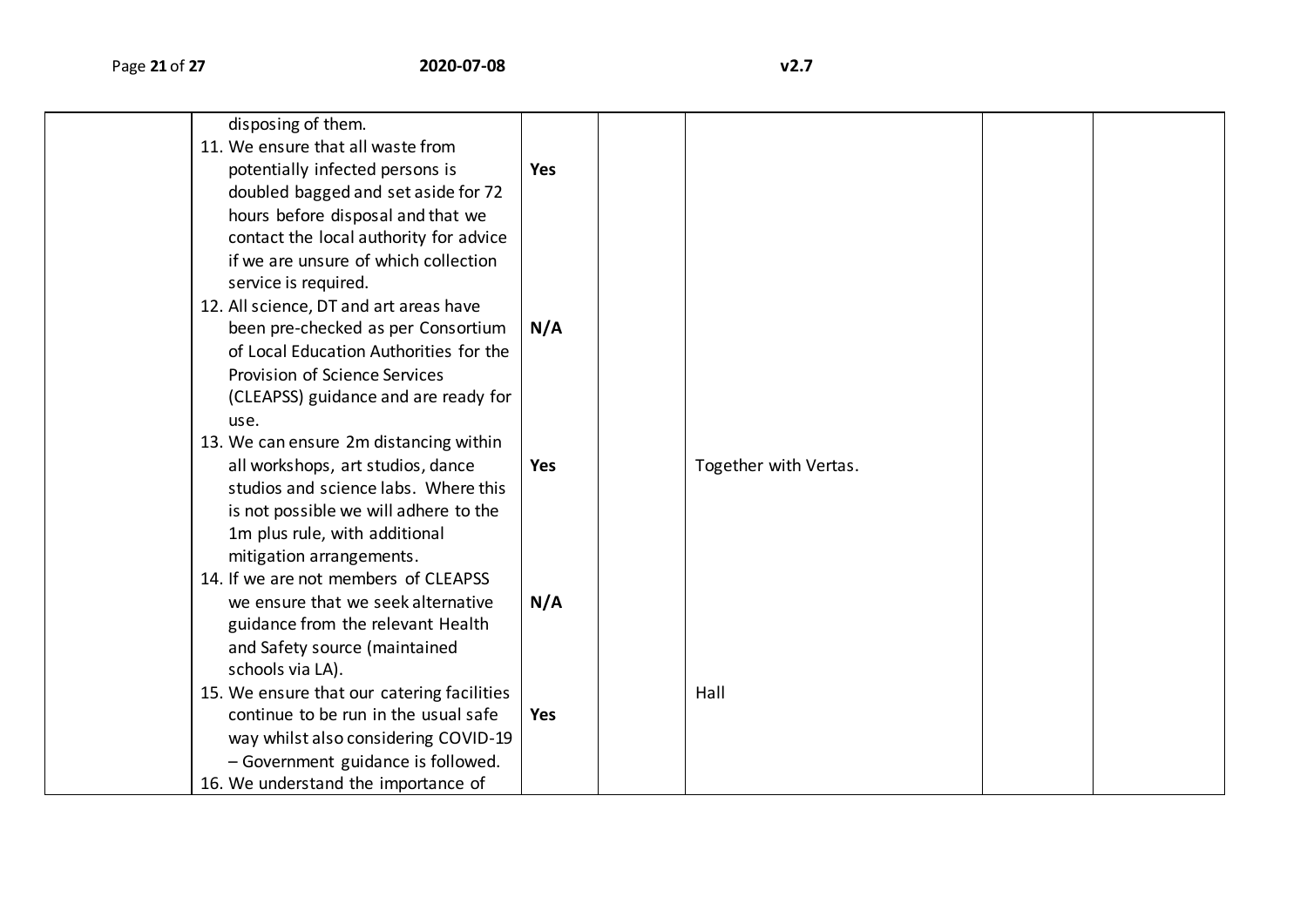|                                                                                                   | good ventilation and follow the HSE's<br>guidance <sup>2</sup> on air conditioning and<br>ventilation.                                                                                                                                             | Yes        | School follows local authority health<br>and safety guidance with external<br>audits and inspections.                                                                                                                                                     |  |
|---------------------------------------------------------------------------------------------------|----------------------------------------------------------------------------------------------------------------------------------------------------------------------------------------------------------------------------------------------------|------------|-----------------------------------------------------------------------------------------------------------------------------------------------------------------------------------------------------------------------------------------------------------|--|
|                                                                                                   |                                                                                                                                                                                                                                                    |            | In discussion with Vertas.<br>Adjustments to catering provision<br>have been implemented to meet<br>Vertas and school safety<br>requirements. - January 2021                                                                                              |  |
| 9.0<br>The impact on<br>staffing, and<br>staff welfare,<br>and also the<br>mental<br>wellbeing of | 1. We recognise that these times are<br>incredibly stressful for staff, students<br>and parents/carers. Therefore, we<br>are sharing all our resources for good<br>mental health and wellbeing and<br>signpost to relevant professional<br>bodies. | <b>Yes</b> | See recovery curriculum documents<br>for planned interventions to support<br>children's needs and wellbeing. -<br>January 2021. Reviewed and<br>discussed at INSET April 2021.<br>Staff opportunity to share thoughts<br>and concerns INSET October 2020, |  |
| the risk of                                                                                       | students, due to $ 2$ . We are aware of the Leadership<br>Wellbeing assistance from the LA.                                                                                                                                                        | Yes        | January 2021 and April 2021.<br>Termly reminder of wellbeing                                                                                                                                                                                              |  |
| catching and<br>spreading the<br>virus now that a<br>full complement<br>of staff and              | 3. We are actively promoting our<br>Employee Assistance Programme and<br>the Occupational Health Service to all<br>staff via notice boards, email<br>communication and word of mouth.                                                              | <b>Yes</b> | service.<br>Open access for families to share<br>concerns with school, individualised<br>responses. Staff member trained in<br>mental health support.                                                                                                     |  |
| students are<br>present                                                                           | 4. We are aware of the Stress and<br>Mental Health web pages on the H&S                                                                                                                                                                            | Yes        |                                                                                                                                                                                                                                                           |  |

<sup>2</sup><br><https://www.hse.gov.uk/coronavirus/equipment-and-machinery/air-conditioning-and-ventilation.htm> <sup>2</sup>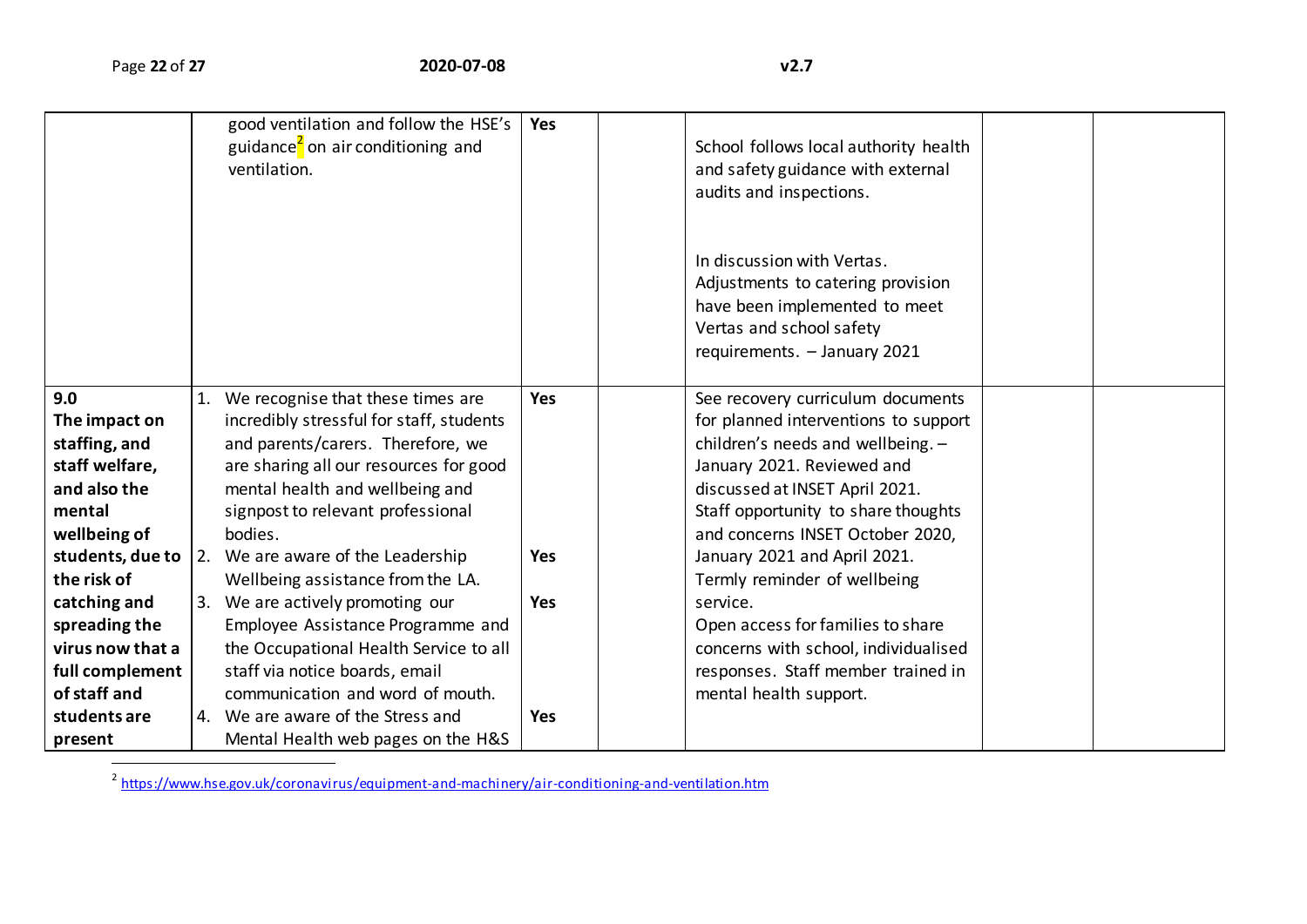|                | 5. | site on Suffolk Learning, where<br>resources can be found for staff.<br>We are aware of the LA's signposting<br>for the mental wellbeing of all<br>students and ensure that this is<br>cascaded.<br>6. We ensure that all staff are informed<br>in a timely way of any changes at the<br>school and of any risks to their health<br>and wellbeing.<br>7. We ensure that all staff are listened | Yes<br><b>Yes</b><br><b>Yes</b> |                                     |  |
|----------------|----|------------------------------------------------------------------------------------------------------------------------------------------------------------------------------------------------------------------------------------------------------------------------------------------------------------------------------------------------------------------------------------------------|---------------------------------|-------------------------------------|--|
|                |    | to, and their concerns taken on<br>board.                                                                                                                                                                                                                                                                                                                                                      |                                 |                                     |  |
|                |    | 8. We have designed an induction<br>session (or sessions) for staff and<br>students, so they are clearly aware of<br>any changes to the day to day<br>running of the school under the new<br>ways of operating.                                                                                                                                                                                | <b>Yes</b>                      |                                     |  |
|                |    | 9. We have considered alternative ways<br>to show parents and carers how we<br>are conducting all practices and<br>activities during this current situation<br>(e.g., perhaps by video, etc).                                                                                                                                                                                                  | Yes                             |                                     |  |
|                |    | 10. We have ensured that all staff are<br>aware of any changes in all health<br>and safety protocols, especially if<br>they are returning to work.                                                                                                                                                                                                                                             | <b>Yes</b>                      |                                     |  |
| 10.0           |    | 1. We regularly review national                                                                                                                                                                                                                                                                                                                                                                | <b>Yes</b>                      | Continuous and ongoing daily        |  |
| Administration |    | guidance from PHE, the NHS and the                                                                                                                                                                                                                                                                                                                                                             |                                 | activity - January 2021, April 2021 |  |
|                |    |                                                                                                                                                                                                                                                                                                                                                                                                |                                 |                                     |  |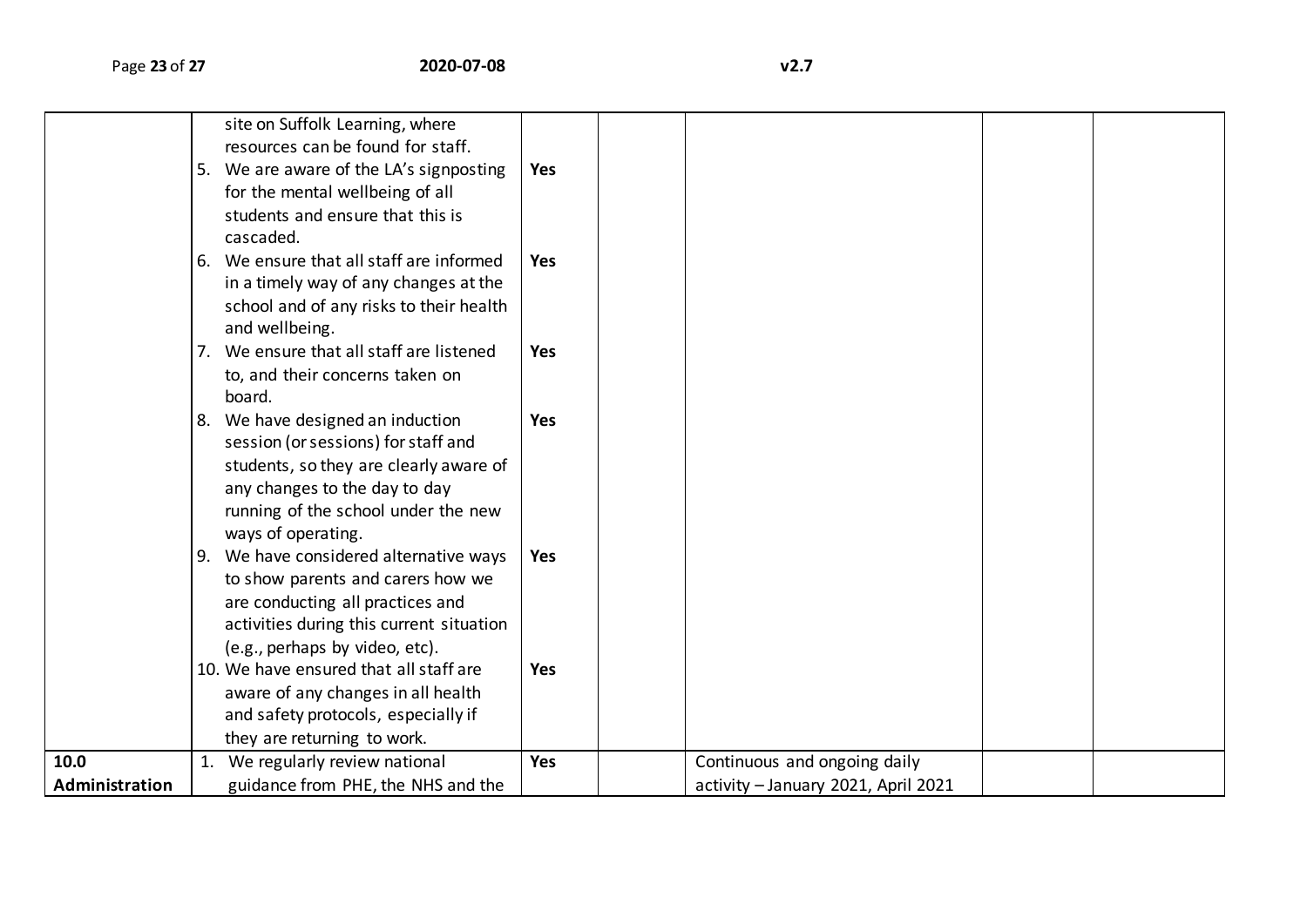| and the<br>continual<br>knowledge of<br>the risks of<br>catching and<br>spreading the | Education related pages on GOV.UK<br>- changes are apparently each day.<br>2. We receive and read Suffolk<br>Headlines and disseminate this to all<br>staff which details further support<br>and information. | <b>Yes</b> |                                                                       |  |
|---------------------------------------------------------------------------------------|---------------------------------------------------------------------------------------------------------------------------------------------------------------------------------------------------------------|------------|-----------------------------------------------------------------------|--|
| virus                                                                                 | 3. We know where to find Suffolk<br>Schools' health and safety advice on<br>Suffolk Learning                                                                                                                  | <b>Yes</b> |                                                                       |  |
|                                                                                       | 4. We are aware of how to get further<br>advice from the Education and<br>Learning team at the LA if required.                                                                                                | <b>Yes</b> |                                                                       |  |
|                                                                                       | 5. We actively promote the role of<br>Union representatives in this current<br>situation and acknowledge the LA's<br>work with them.                                                                          | <b>Yes</b> | No Union Representative on site and<br>so all staff consulted.        |  |
|                                                                                       | 6. We actively seek guidance from our<br>HR provider as required.                                                                                                                                             | <b>Yes</b> |                                                                       |  |
|                                                                                       | 7. We have displayed the Public Health<br>'COVID-19 SECURE' poster in a way<br>that all students, staff and visitors<br>can see it.                                                                           | <b>Yes</b> |                                                                       |  |
|                                                                                       | 8. We have laid out structured and<br>robust plans for action should a local<br>outbreak occur and understand that<br>the DfE will be involved in decisions<br>at a local and national level.                 | <b>Yes</b> | Any loss of service is covered under<br>the Business Continuity Plan. |  |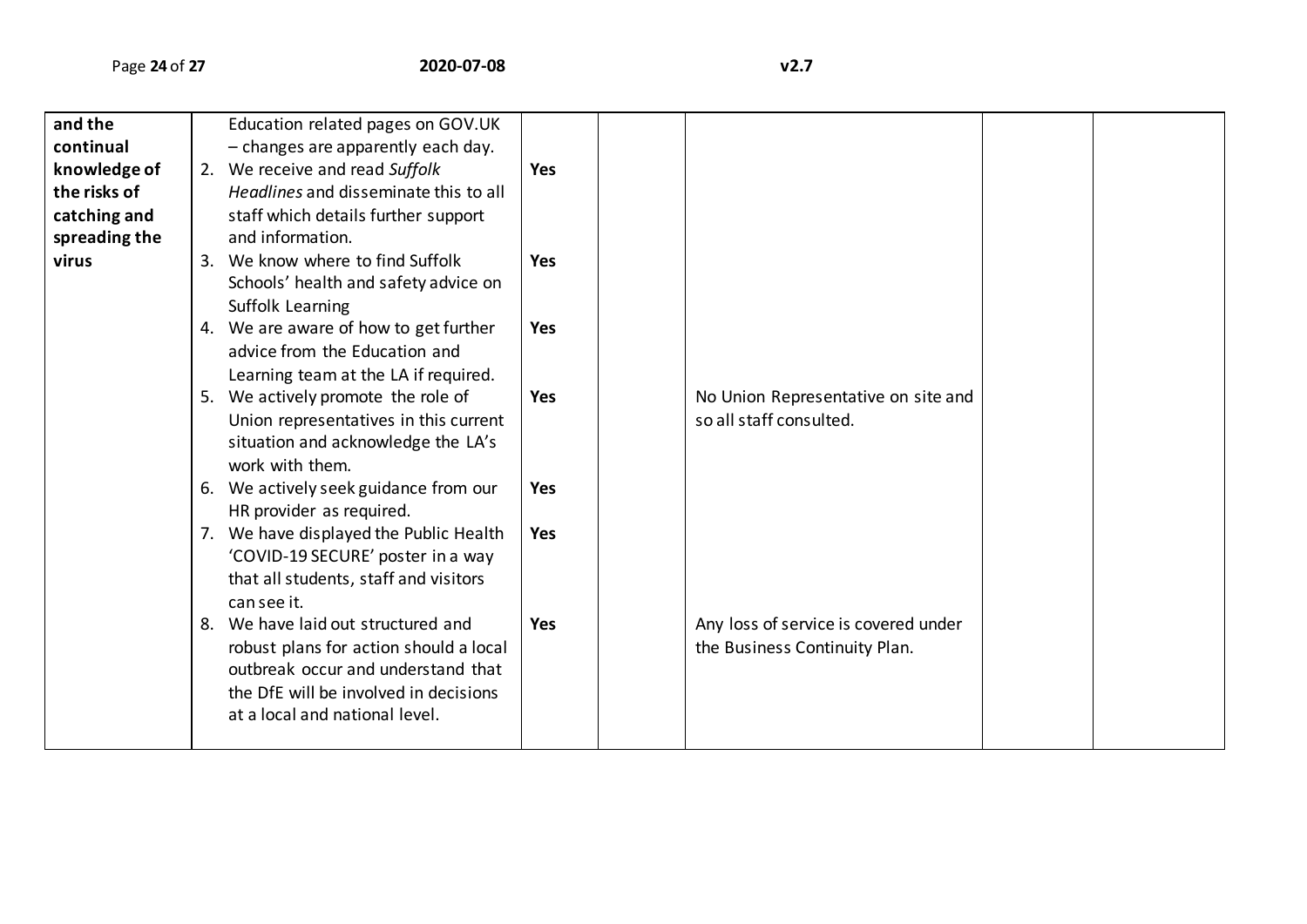# **Sources and further information:**

## **Guidance for Full Opening: Schools:**

[https://www.gov.uk/government/publications/actions-for-schools-during-the-coronavirus](https://www.gov.uk/government/publications/actions-for-schools-during-the-coronavirus-outbreak/guidance-for-full-opening-schools)[outbreak/guidance-for-full-opening-schools](https://www.gov.uk/government/publications/actions-for-schools-during-the-coronavirus-outbreak/guidance-for-full-opening-schools)

**Public Health England COVID-19 resources:** <https://coronavirusresources.phe.gov.uk/>

## **Public Health England – Action to be taken by schools:**  [https://www.suffolklearning.co.uk/leadership-staff-development/health-safety](https://www.suffolklearning.co.uk/leadership-staff-development/health-safety-wellbeing/coronavirus:-covid-19)[wellbeing/coronavirus:-covid-19](https://www.suffolklearning.co.uk/leadership-staff-development/health-safety-wellbeing/coronavirus:-covid-19)

**Suffolk Learning Health and Safety (schools) pages:** <https://www.suffolklearning.co.uk/leadership-staff-development/health-safety-wellbeing>

**Suffolk County Council – general COVID-19 information:** <https://www.suffolk.gov.uk/coronavirus-covid-19/>

**Suffolk County Council's school guidance on COVID-19 (includes FAQs):**

<https://www.suffolk.gov.uk/coronavirus-covid-19/schools-guidance/>

**Clinically vulnerable groups:** [https://www.gov.uk/government/publications/guidance-on](https://www.gov.uk/government/publications/guidance-on-shielding-and-protecting-extremely-vulnerable-persons-from-covid-19/guidance-on-shielding-and-protecting-extremely-vulnerable-persons-from-covid-19)[shielding-and-protecting-extremely-vulnerable-persons-from-covid-19/guidance-on](https://www.gov.uk/government/publications/guidance-on-shielding-and-protecting-extremely-vulnerable-persons-from-covid-19/guidance-on-shielding-and-protecting-extremely-vulnerable-persons-from-covid-19)[shielding-and-protecting-extremely-vulnerable-persons-from-covid-19](https://www.gov.uk/government/publications/guidance-on-shielding-and-protecting-extremely-vulnerable-persons-from-covid-19/guidance-on-shielding-and-protecting-extremely-vulnerable-persons-from-covid-19)

**Schools' Choice 'Guidance Principles Document – September 2020':**  [https://www.suffolklearning.co.uk/leadership-staff-development/health-safety](https://www.suffolklearning.co.uk/leadership-staff-development/health-safety-wellbeing/coronavirus:-covid-19)[wellbeing/coronavirus:-covid-19](https://www.suffolklearning.co.uk/leadership-staff-development/health-safety-wellbeing/coronavirus:-covid-19)**and also via Schools' Choice directly**

**Staying alert and safe (social distancing):** [https://www.gov.uk/government/publications/staying-alert-and-safe-social](https://www.gov.uk/government/publications/staying-alert-and-safe-social-distancing/staying-alert-and-safe-social-distancing-after-4-july)[distancing/staying-alert-and-safe-social-distancing-after-4-july](https://www.gov.uk/government/publications/staying-alert-and-safe-social-distancing/staying-alert-and-safe-social-distancing-after-4-july)

**Coronavirus: implementing protective measures in education and childcare settings:**  [https://www.gov.uk/government/publications/coronavirus-covid-19-implementing](https://www.gov.uk/government/publications/coronavirus-covid-19-implementing-protective-measures-in-education-and-childcare-settings/coronavirus-covid-19-implementing-protective-measures-in-education-and-childcare-settings)[protective-measures-in-education-and-childcare-settings](https://www.gov.uk/government/publications/coronavirus-covid-19-implementing-protective-measures-in-education-and-childcare-settings/coronavirus-covid-19-implementing-protective-measures-in-education-and-childcare-settings)

**Coronavirus: Safeguarding in schools, colleges and other providers:**  [https://www.gov.uk/government/publications/covid-19-safeguarding-in-schools-colleges](https://www.gov.uk/government/publications/covid-19-safeguarding-in-schools-colleges-and-other-providers/coronavirus-covid-19-safeguarding-in-schools-colleges-and-other-providers)[and-other-providers/coronavirus-covid-19-safeguarding-in-schools-colleges-and-other](https://www.gov.uk/government/publications/covid-19-safeguarding-in-schools-colleges-and-other-providers/coronavirus-covid-19-safeguarding-in-schools-colleges-and-other-providers)[providers](https://www.gov.uk/government/publications/covid-19-safeguarding-in-schools-colleges-and-other-providers/coronavirus-covid-19-safeguarding-in-schools-colleges-and-other-providers)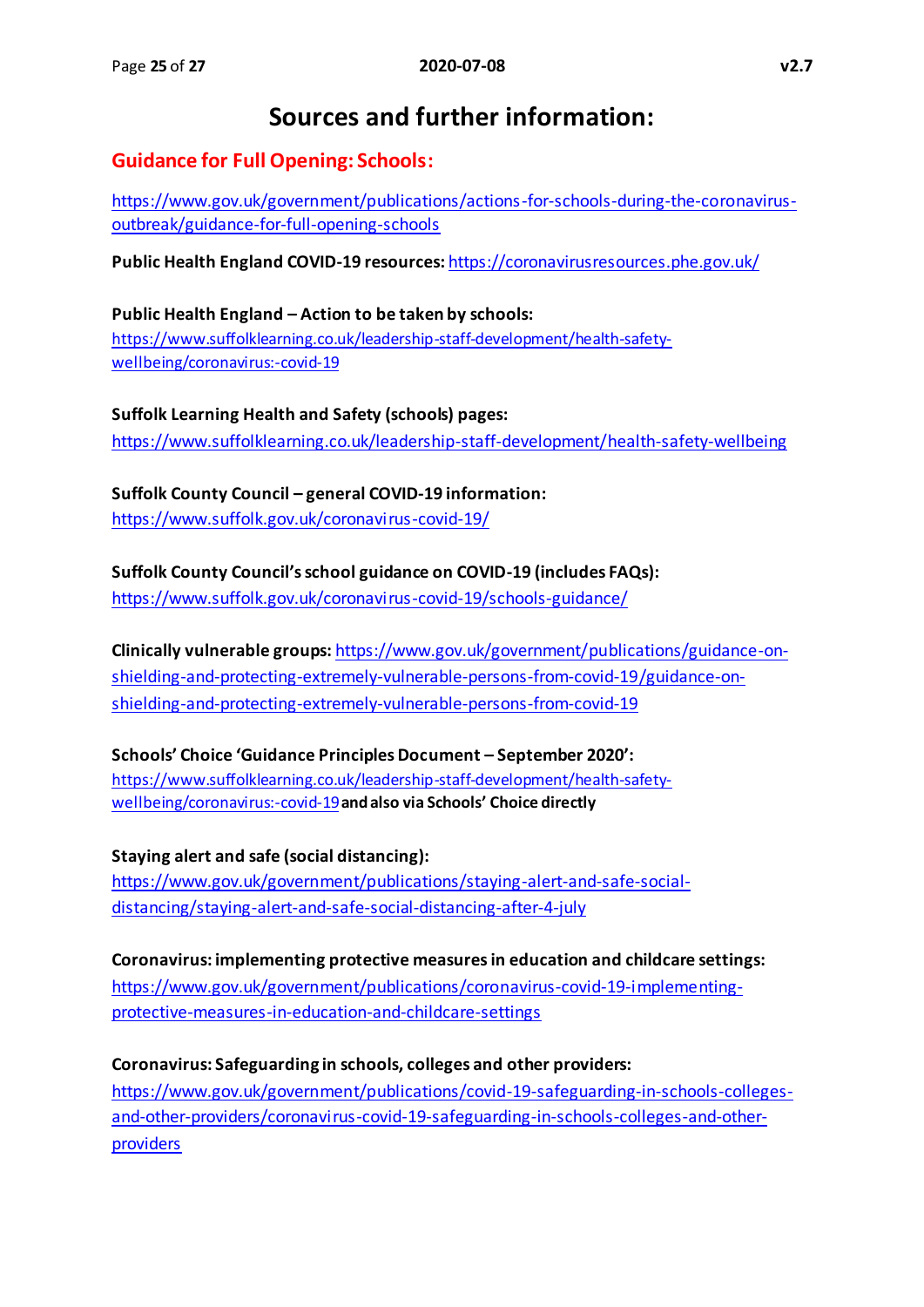**Guidance on supporting children and young people's mental health and wellbeing can be found here:** [https://www.gov.uk/government/publications/covid-19-guidance-on](https://www.gov.uk/government/publications/covid-19-guidance-on-supporting-children-and-young-peoples-mental-health-and-wellbeing)[supporting-children-and-young-peoples-mental-health-and-wellbeing](https://www.gov.uk/government/publications/covid-19-guidance-on-supporting-children-and-young-peoples-mental-health-and-wellbeing) **The Education Support Partnership has a free helpline for school staff and targeted support for mental health and wellbeing:** <https://www.educationsupport.org.uk/>

**Extra mental health support for pupils and teachers(articles with links to support networks):** [https://www.gov.uk/government/news/extra-mental-health-support-for-pupils](https://www.gov.uk/government/news/extra-mental-health-support-for-pupils-and-teachers)[and-teachers](https://www.gov.uk/government/news/extra-mental-health-support-for-pupils-and-teachers)

**Keeping children safe in education:** https://www.gov.uk/government/publications/keepingchildren-safe-in-education--2

**NASUWT – checklist on preparation for the reopening of schools:**  [https://www.nasuwt.org.uk/uploads/assets/uploaded/d8b46e47-fa23-466c](https://www.nasuwt.org.uk/uploads/assets/uploaded/d8b46e47-fa23-466c-af6e4d55e3022efd.pdf)[af6e4d55e3022efd.pdf](https://www.nasuwt.org.uk/uploads/assets/uploaded/d8b46e47-fa23-466c-af6e4d55e3022efd.pdf)

**HM Government and NHS 'Coronavirus – Stay Alert, Stay Safe at Work':** [https://industrialstrategy.frontify.com/d/55EzeVU6rhza/covid-19-business](https://industrialstrategy.frontify.com/d/55EzeVU6rhza/covid-19-business-support#/keeping-your-business-safe/working-safely-guidance)[support#/keeping-your-business-safe/working-safely-guidance](https://industrialstrategy.frontify.com/d/55EzeVU6rhza/covid-19-business-support#/keeping-your-business-safe/working-safely-guidance)

**CLEAPSS: guidance for science departments returning to school after extended closure** <https://public.huddle.com/a/VdRjYeV/index.html>

**Conducting a SEND risk assessment during the coronavirus outbreak guidance can be found here:** [https://www.gov.uk/government/publications/coronavirus-covid-19-send-risk](https://www.gov.uk/government/publications/coronavirus-covid-19-send-risk-assessment-guidance%22﷟HYPERLINK%20%22https:/www.gov.uk/government/publications/coronavirus-covid-19-send-risk-assessment-guidance)[assessment-guidance](https://www.gov.uk/government/publications/coronavirus-covid-19-send-risk-assessment-guidance%22﷟HYPERLINK%20%22https:/www.gov.uk/government/publications/coronavirus-covid-19-send-risk-assessment-guidance)

**CLEAPSS – school support for DT, ART and Science:** <https://www.cleapss.org.uk/> **Guidance for food businesses on coronavirus (COVID-19):** 

[https://www.gov.uk/government/publications/covid-19-guidance-for-food](https://www.gov.uk/government/publications/covid-19-guidance-for-food-businesses/guidance-for-food-businesses-on-coronavirus-covid-19)[businesses/guidance-for-food-businesses-on-coronavirus-covid-19](https://www.gov.uk/government/publications/covid-19-guidance-for-food-businesses/guidance-for-food-businesses-on-coronavirus-covid-19) (it may look as though this wouldn't apply to schools, but the Full Opening Guidance points to this PHE document)

**Premises safety in terms of Legionella throughout the C-19 outbreak:**  <https://www.hse.gov.uk/coronavirus/legionella-risks-during-coronavirus-outbreak.htm>

**Coronavirus: travel guidance for educational settings:**  [https://www.gov.uk/government/publications/coronavirus-covid-19-travel-advice-for](https://www.gov.uk/government/publications/coronavirus-covid-19-travel-advice-for-educational-settings/coronavirus-travel-guidance-for-educational-settings)[educational-settings/coronavirus-travel-guidance-for-educational-settings](https://www.gov.uk/government/publications/coronavirus-covid-19-travel-advice-for-educational-settings/coronavirus-travel-guidance-for-educational-settings)